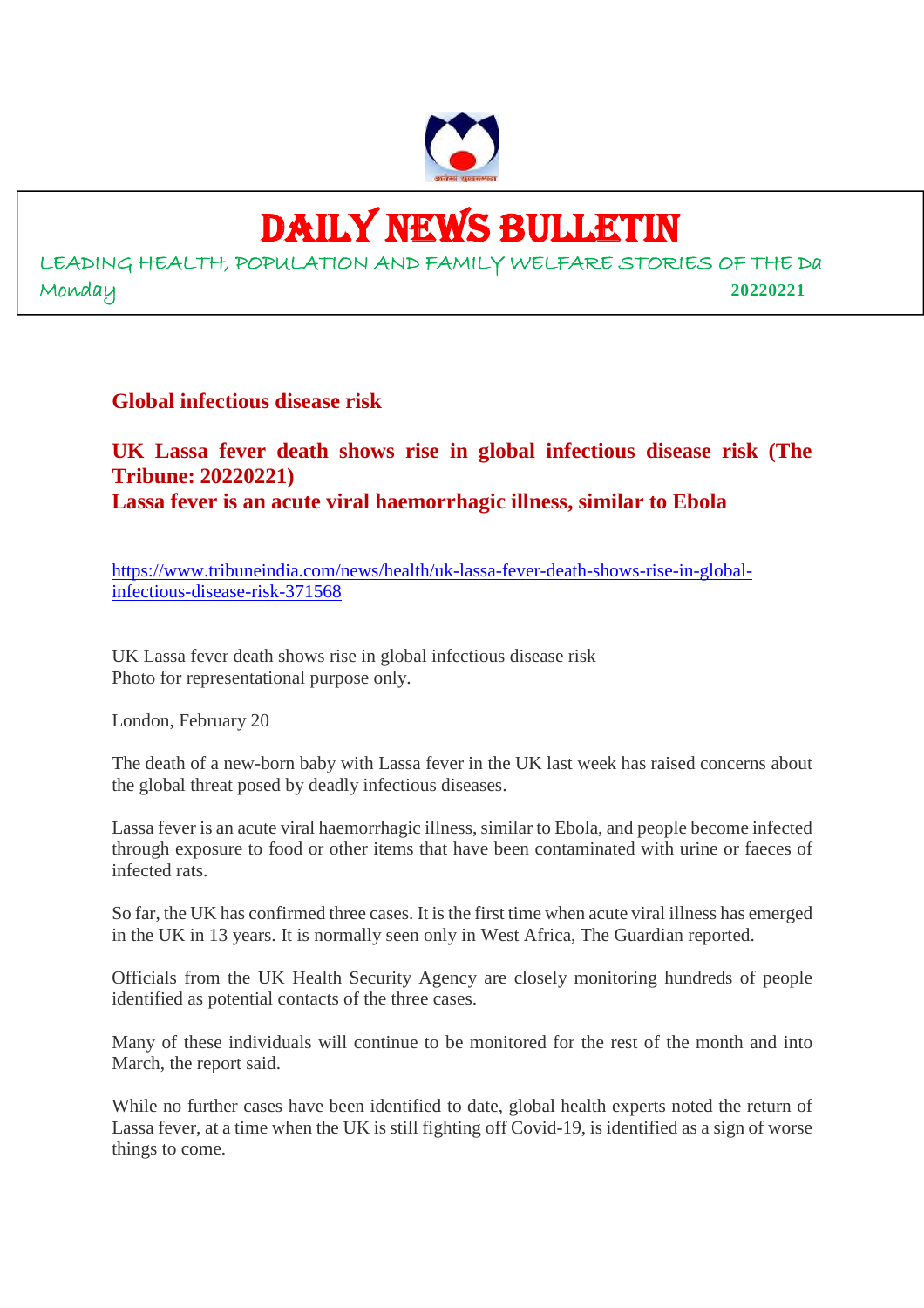"The three confirmed cases of the potentially deadly Lassa fever in the UK, now very sadly including one death, are a stark reminder of our interconnected world and the need to continue to invest in outbreak preparedness and response efforts," Melanie Saville, the director of vaccine development at the Coalition for Epidemic Preparedness Innovations (CEPI), was quoted as saying.

"Emerging infectious diseases are increasing in prevalence, severity and spread as a result of climate change, global transportation and human encroachment into previously isolated areas," she added.

The growing threat posed by deadly infectious diseases, Saville said, underlines the "urgent need for vaccine".

CEPI is now advancing the development of six Lassa fever vaccines. Three of these developed by Inovio Pharmaceuticals, the International Aids Vaccine Initiative (IAVI), and Themis Bioscience—are the first in the world to enter clinical trials, the report said.

Further, to produce a licensed Lassa vaccine for routine immunisation, the largest-ever Lassa fever study, called Enable, has been launched in west Africa with more than 20,000 participants, the report said.

Some scientists have raised concerns over the need to increase funding for the development of vaccines for other deadly infectious diseases.

Dame Sarah Gilbert, one of the creators of the Oxford/AstraZeneca vaccine, had warned in October that her team was struggling to raise the money needed to develop vaccines against diseases, including Lassa fever.

Meanwhile, the UK government this week committed 10 million pound funding for research into vaccines against deadly infectious diseases. The UK Vaccine Network will provide grants for 22 projects aimed at tackling severe illnesses in low- and middle-income countries.

They include 498,000 pound to DIOSynVax to develop its vaccine against Lassa fever, Ebola and Marburg virus disease, the report said.

## **Vitamins**

## **Vitamins cannot reduce death risk from Covid-19, say researchers (The Tribune: 20220221)**

https://www.tribuneindia.com/news/health/vitamins-cannot-reduce-death-risk-from-covid-19 say-researchers-371536

While treatment with vitamin D may be associated with lower rates of intubation and shorter hospital stays, researchers states that more rigorous study is needed to validate that finding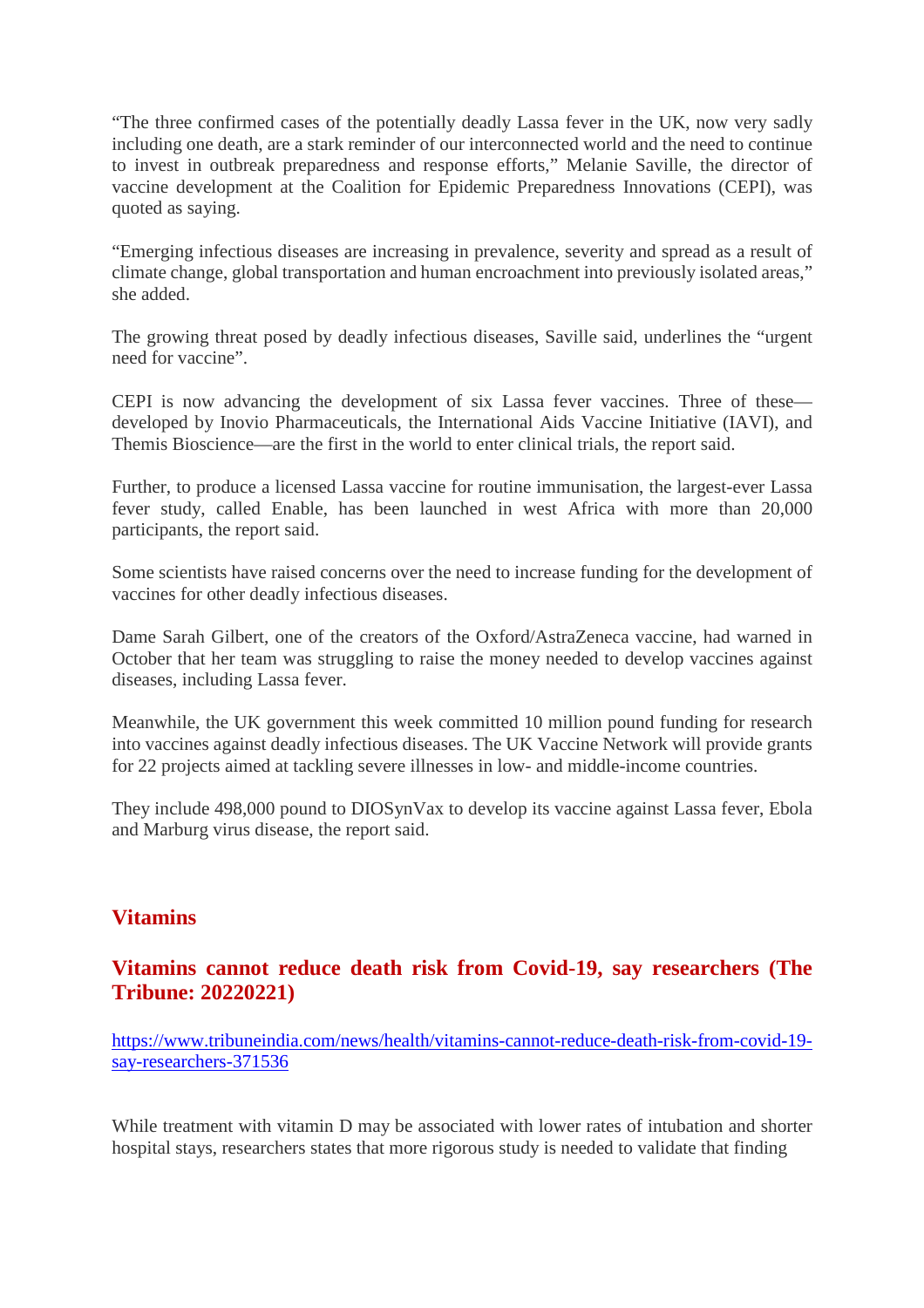Vitamins cannot reduce death risk from Covid-19, say researchers Photo for representational purpose only. iStock

In view of several studies claiming efficacy of vitamins against Covid-19, a new research proves that taking immune-boosting supplements such as vitamin C, D and zinc do not lessen your chance of dying from the virus.

While these supplements have also been dubbed as an alternative against proven vaccines, researchers at The University of Toledo in Ohio, the US, said there's been little evidence.

"A lot of people have this misconception that if you load up on zinc, vitamin D or C, it can help the clinical outcome of Covid-19," said Dr. Azizullah Beran, an internal medicine resident at the University's College of Medicine and Life Sciences.

"That hasn't been shown to be true," Beran added.

In the study, published in the journal Clinical Nutrition ESPEN, the team reviewed 26 peerreviewed studies from around the globe that included more than 5,600 hospitalised Covid patients.

The analysis found no reduction in mortality for those being treated with vitamin D, C or zinc compared to patients who did not receive one of these three supplements.

While treatment with vitamin D may be associated with lower rates of intubation and shorter hospital stays, the researchers stated that more rigorous study is needed to validate that finding.

Vitamin C and zinc were not associated with shorter hospital stays or lowering the chance of a patient being put on a ventilator.

The researchers also analysed a smaller subset of individuals who had been taking vitamin D prior to contracting the virus and found no significant difference in the mortality rate.

However, they cautioned that the study should not be interpreted as saying vitamin and mineral supplements are bad or should be avoided, but rather made it clear that they are not effective at preventing deaths due to Covid.

At the same time, they also noted that it's possible that some Covid patients who are malnourished or otherwise deficient in micronutrients may benefit from taking supplements, but that's because their bodies already lack essential nutrients - not because vitamin D or vitamin C are effective against the virus.

"What we're saying is this: If you don't medically need these supplements, don't take them thinking they're protective against Covid," Beran said. "They're not going to prevent you from getting it and they're not going to prevent you from dying."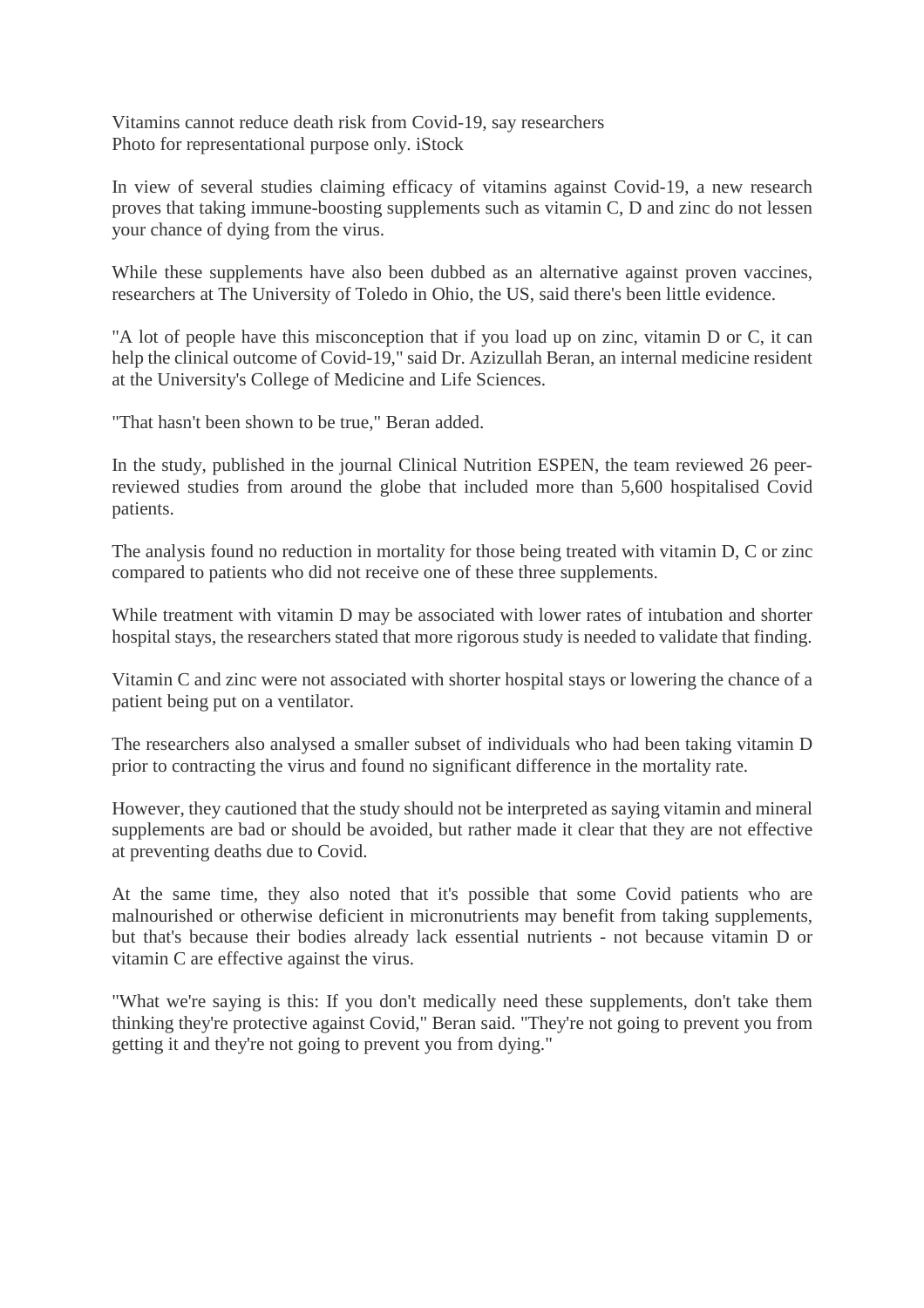## **HIV/AIDS**

## **World still 20 years away from viable HIV cure: Scientist Last week, a third person, and the first woman, was reportedly cured of disease ((The Tribune: 20220221)**

https://www.tribuneindia.com/news/health/world-still-20-years-away-from-viable-hiv-curescientist-371547

World still 20 years away from viable HIV cure: Scientist Photo for representational purpose only.

London, February 20

While there has been a milestone development in the treatment of HIV, with three people being cured of the disease so far, the world is still 10 to 20 years away from a viable cure against the virus, a scientist has warned.

Last week, a third person, and the first woman, was reportedly cured of the disease after undergoing a cord blood transplant from a donor to treat her separate diagnosis of leukaemia.

The woman, based in New York, was only cured because the donor had a rare genetic mutation that blocks HIV's method of invading cells.

According to Sharon Lewin, President-elect of the International AIDS Society, although the news is an "exciting find, the world is still at least a decade away from a widespread cure," The Telegraph reported.

"We are still many years away from a cure you might use, on a wide scale, in high-income countries," she was quoted as saying.

However, Lewin said the New York case strengthens using gene therapy as a viable strategy for an HIV cure.

"This case also suggests that it's the transplant of HIV-resistant cells that was key to achieving a cure here. It's interesting that in this case, there was no graft versus host disease," she added.

Previously, two men have been cured of the virus: Timothy Ray Brown, also known as the "Berlin patient", in 2008; and Adam Castillejo, the "London patient", in 2020 through a stem cell transplant.

Two women have also been cured through natural immunity, the report said.

"We've achieved some incredible things every decade in HIV research," Lewin said.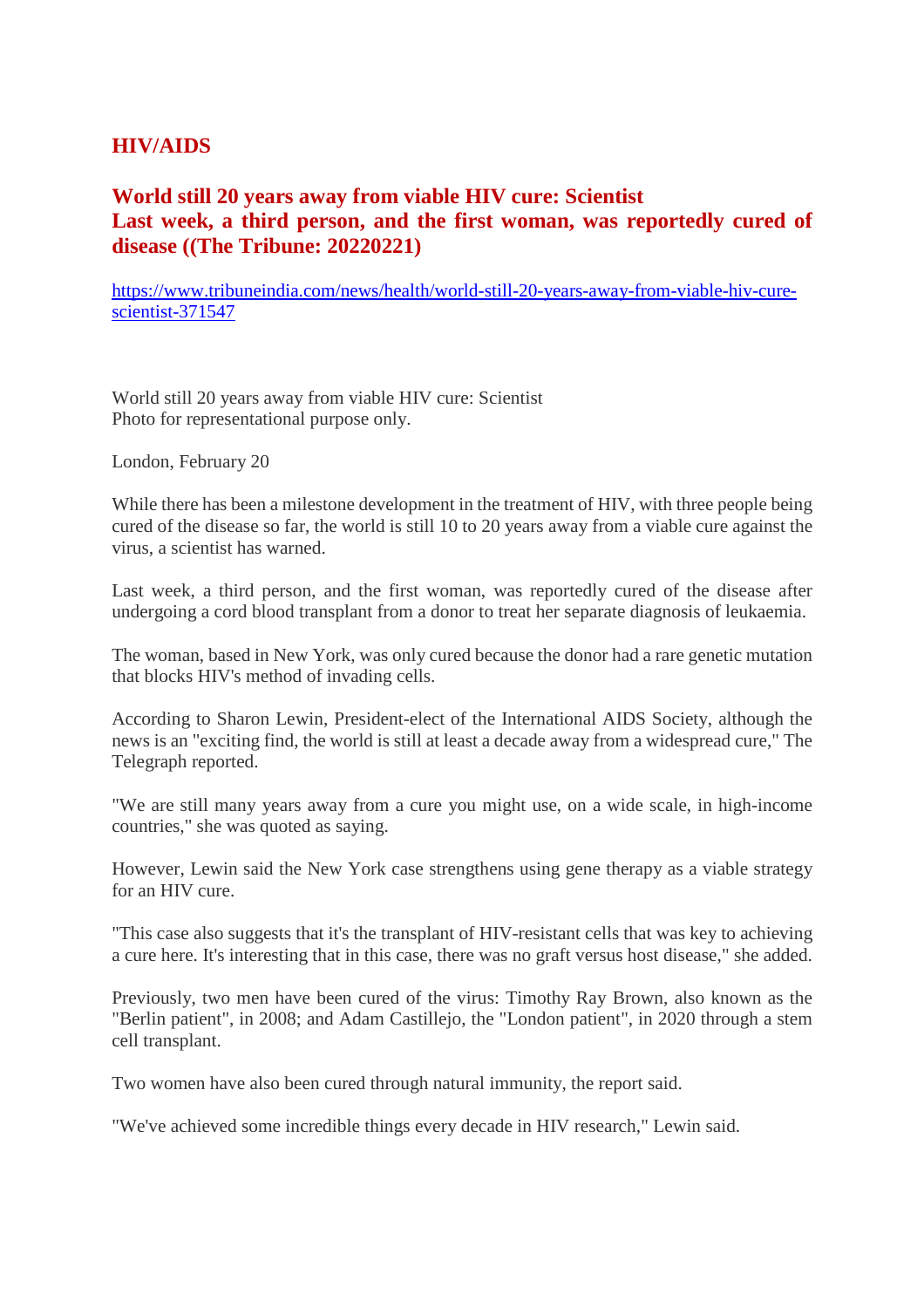"We may have an intervention available for a few people in 10 years, but it won't be the next two to five years. It's hard to predict." Meanwhile, discussions are ongoing about what people would be willing to undergo to be cured -- with current estimates assuming people would agree to an intensive regime for six months, the report said.

The ultimate goal of having one shot and being cured is still a long way off," said Lewin.

## **Antibiotics**

## **Antibiotics after birth affects gut microbes of babies (The Tribune: 20220221)**

https://www.tribuneindia.com/news/health/antibiotics-after-birth-affects-gut-microbes-ofbabies-371320

Under current guidelines, antibiotics directed at a wide range of bacteria are prescribed to four to 10 per cent of all newborns for suspected infections

Antibiotics after birth affects gut microbes of babies

Treating babies with antibiotics in the first week of life is linked to a decrease in healthy bacteria necessary, among others, to digest milk and an increase in antimicrobial resistance, research suggests.

According to experts, clinicians should consider using antibiotics in a way that causes least harm to the newborns microbiome – the community of microbes that live in our body.

Under current guidelines, antibiotics directed at a wide range of bacteria are prescribed to four to 10 per cent of all newborns for suspected infections.

However, experts say that in most cases the antibiotics are prescribed unnecessarily as only a small proportion of those who receive the drugs are eventually diagnosed with an infection.

This overprescription is to ensure early treatment for those who are ultimately found to have an infection as any delay may quickly become life-threatening.

The study, published in Nature Communications, found a change in 251 of 695 different bacteria after treatment, changing the balance between good and bad bacteria in favour of more potentially harmful microbes.

Though gradually recovering over time, the changes to the microbiome and to antimicrobial resistance genes persisted for at least 12 months and did not improve with breastfeeding, which is known to help a baby's immune system.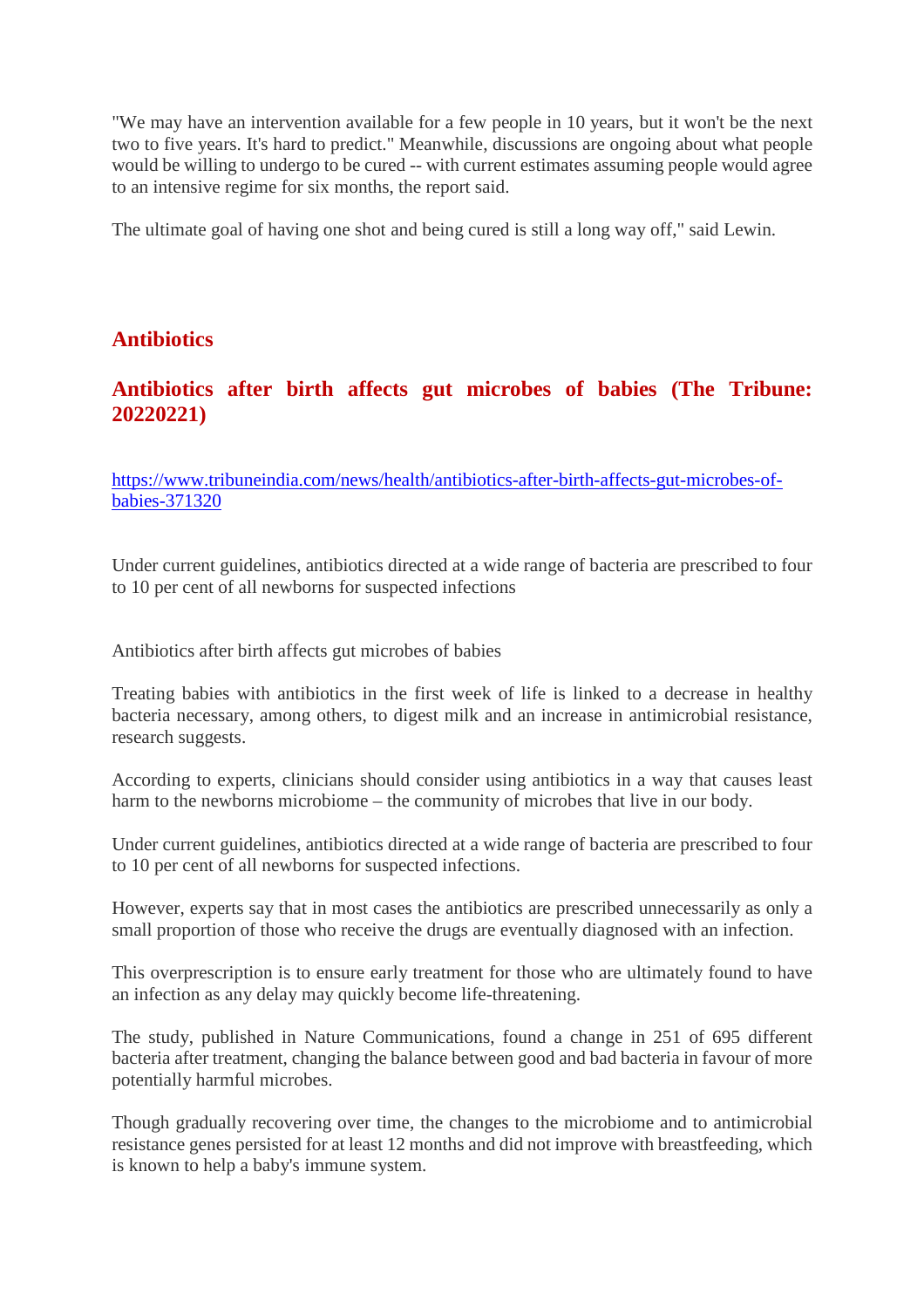"We were surprised with the magnitude and duration of the effects of broad spectrum antibiotics on the infants' microbiome when compared to effects of those same antibiotics on adults' microbiota," said lead author Professor Debby Bogaert, Chair of Paediatric Medicine at the University of Edinburgh.

"This is likely because the antibiotic treatment is given at a time that infants have just received their first microbes from their mother and have not yet developed a resilient microbiome," Bogaert added.

Researchers conducted a clinical trial involving 227 babies to analyse how antibiotics affect a newborn's microbiome.

The samples were analysed for the microbes that made up their newly forming microbiome and for bacterial genes related to antimicrobial resistance.

For newborns that had been prescribed antibiotics, there was found to be a significant decrease in the levels of different Bifidobacterium species compared with babies who had no antibiotic treatment.

These microbes aid in the digestion of human breast milk and promote gut health, while also supporting the immune defence against infection.

The team also found an increase in potentially disease-causing bacteria and in the number and abundance of genes related to antimicrobial resistance in the group that received antibiotics.

Further, of the three antibiotic treatment regimens tested, the combination of penicillin and gentamicin, was found to have the least detrimental effect on a baby's gut microbiome and the number of antimicrobial resistance genes that emerge. IANS

## **Children's mental health crisis**

## **US children's mental health crisis worse during Covid: CDC studies (The Tribune: 20220221)**

https://www.tribuneindia.com/news/world/us-childrens-mental-health-crisis-worse-duringcovid-cdc-studies-371268

Two new studies examined pediatric emergency department visits data from 2019 through

US children's mental health crisis worse during Covid: CDC studies Photo for representational purpose only. iStock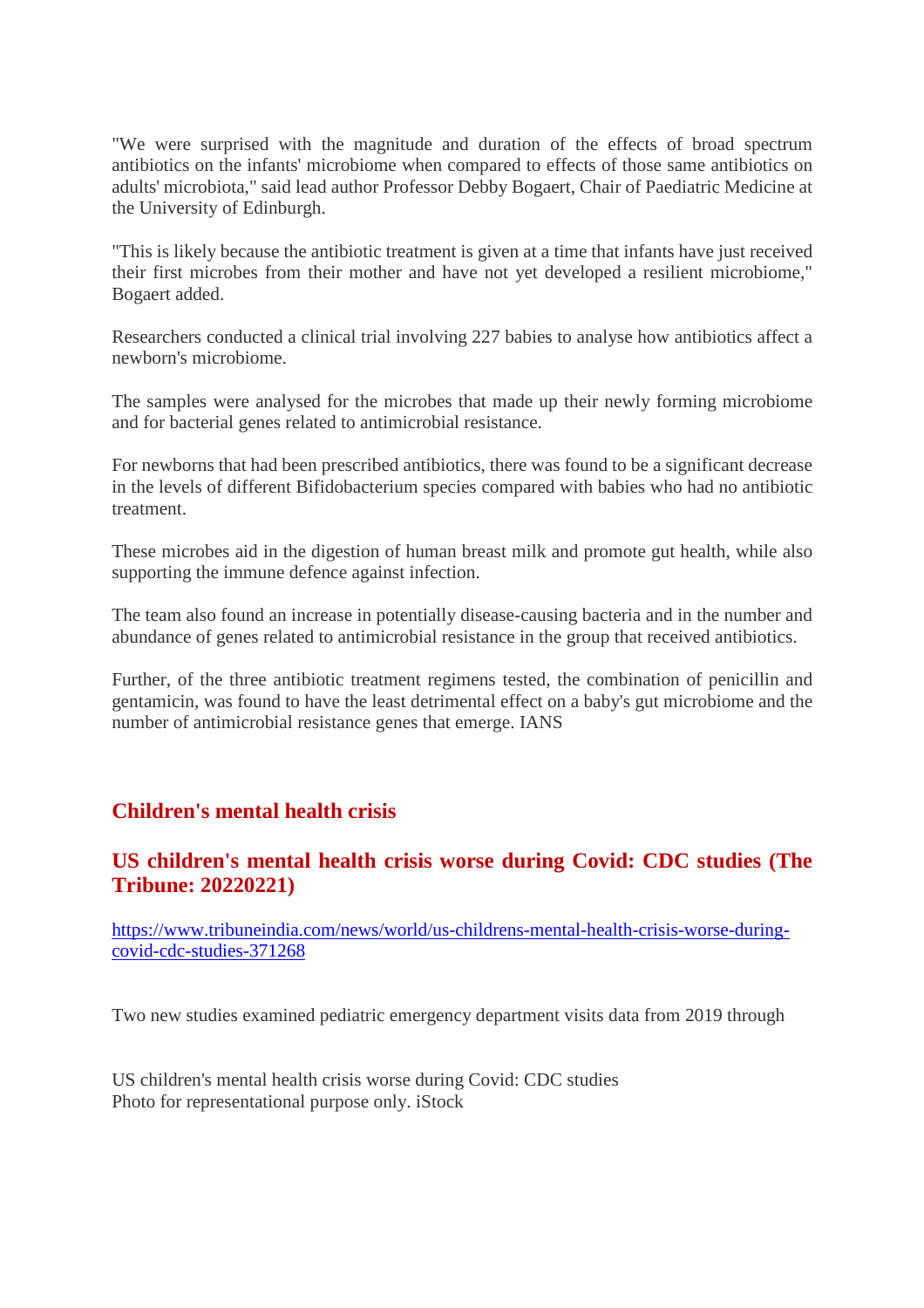American children's mental health crisis has gotten worse during the Covid-19 pandemic, according to two new studies published by the US Centers for Disease Control and Prevention (CDC).

Both studies, published on Friday, examined pediatric emergency department (ED) visits data from 2019 through January 2022, Xinhua news agency reported.

One study showed Covid-19-related ED visits increased across all pandemic years and among pediatric age groups.

There were also increases in the weekly number and proportion of ED visits for certain types of injuries, some chronic diseases, and visits related to behavioral health concerns, especially among children aged from 5 to 17.

The other study showed that adolescent females may have experienced the largest overall increase in distress. During the pandemic, the proportion of ED visits for eating disorders doubled and tic disorders more than tripled in this group.

Adolescent females also visited the ED more often, for an increasingly wider variety of mental health conditions. Such conditions can be triggered by pandemic-related risk factors and made worse by pandemic-related reduced access to mental health care, according to the CDC.

The CDC recommends increased awareness for health concerns among children and adolescents that could arise due to delayed medical care and heightened emotional distress.

## **Mental health disorders**

#### **Covid-19 linked with increased risk of mental health disorders: US study (The Tribune: 20220221)**

https://www.tribuneindia.com/news/health/covid-19-linked-with-increased-risk-of-mentalhealth-disorders-us-study-370717

More than 403 million people globally have been infected with the virus since the pandemic started

Covid-19 linked with increased risk of mental health disorders: US study Photo for representational purpose only. iStock

COVID-19 is associated with an increased risk of mental health disorders, including anxiety, depression, and substance use, and sleep disorders, up to one year after the viral infection, according to a US study.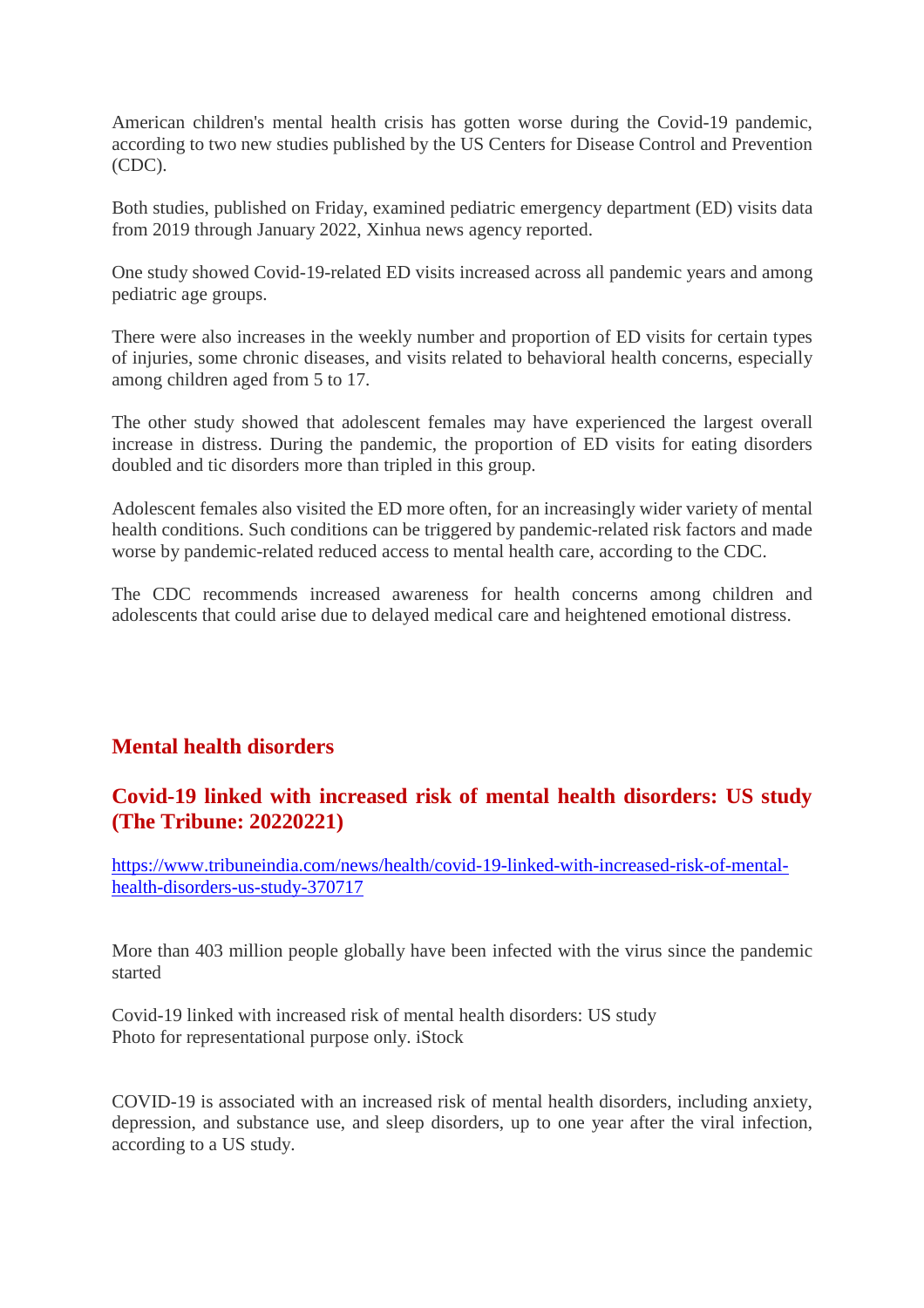The findings, published in The BMJ on Wednesday, suggest that tackling mental health disorders among survivors of COVID-19 should be a priority.

More than 403 million people globally and 77 million in the US have been infected with the virus since the pandemic started.

"To put this in perspective, COVID-19 infections likely have contributed to more than 14.8 million new cases of mental health disorders worldwide and 2.8 million in the U.S," said senior author of the study Ziyad Al-Aly, referring to data from the study.

"Our calculations do not account for the untold number of people, likely in the millions, who suffer in silence due to mental health stigma or a lack of resources or support," Al-Aly, a clinical epidemiologist at Washington University, said.

The researchers used data from the US Department of Veterans Affairs national healthcare databases to estimate the risks of mental health outcomes in people who survived at least 30 days after a positive PCR test result between March 2020 and January 2021.

They compared mental health outcomes in the COVID-19 dataset with two other groups of people not infected with the virus: a control group of more than 5.6 million patients who did not have COVID-19 during the same time frame; and a control group of over 5.8 million patients from March 2018 through January 2019, well before the pandemic began.

The majority of study participants were older white males.

However, because of its large size, the study included more than 1.3 million females, more than 2.1 million Black participants, and large numbers of people of various ages.

The COVID-19 group was further divided into those who were or were not admitted to hospital during the acute phase of infection.

Information was also collected on potentially influential factors including age, race, sex, lifestyle, and medical history.

The researchers then followed all three groups for one year to estimate the risks of pre-specified mental health outcomes, including anxiety, depression and stress disorders, substance use disorders, neurocognitive decline, and sleep disorders.

Compared with the non-infected control group, people with COVID-19 showed a 60 per cent higher risk of any mental health diagnosis or prescription at one year.

When the researchers examined mental health disorders separately, they found that COVID-19 was associated with an additional 24 per 1,000 people with sleep disorders at one year, 15 per 1,000 with depressive disorders, 11 per 1,000 with neurocognitive decline, and 4 per 1,000 with any substance use disorders.

Similar results were found when the COVID-19 group was compared with the historical control group.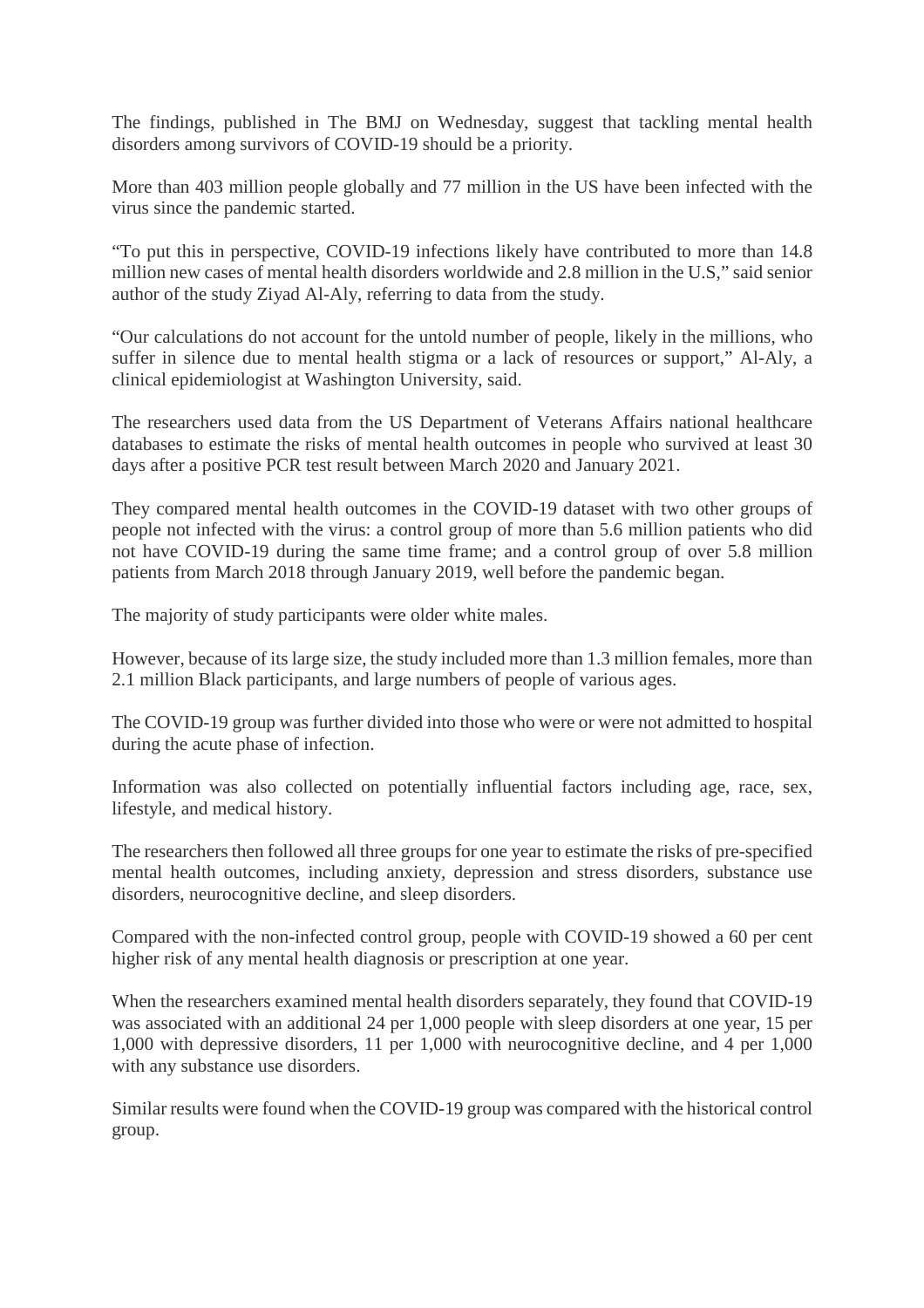The risks were highest in people admitted to hospital during the initial phase of COVID-19, but were evident even among those who were not admitted to hospital.

People with COVID-19 also showed higher risks of mental health disorders than those with seasonal influenza, the researchers said.

Those admitted to hospital for COVID-19 showed increased risks of mental health disorders compared with those admitted to hospital for any other reason, they said.

The researchers cautioned that this is an observational study, so cannot establish cause, while acknowledging that some misclassification bias may have occurred.

The study included mostly older white men, so results may not apply to other groups, they added.

The research suggests that people who survive the acute phase of COVID-19 are at increased risk of an array of incident mental health disorders, and that tackling mental health disorders among survivors of the disease should be a priority.

#### **Cancer**

# **'75,000 children get cancer in India every year'(The Tribune: 20220221)**

https://www.tribuneindia.com/news/health/75-000-children-get-cancer-in-india-every-year-370162

Lack of awareness, treatment refusal, and financial constraints are among the prime reasons for this delay in seeking right medical care, says expert

'75,000 children get cancer in India every year' Photo for representation. — iStock

India is home to at least 20 per cent of the global childhood cancer burden, with nearly 75,000 kids getting cancer every year, according to the World Health Organisation (WHO).

Non-communicable diseases, including cancer, account for nearly 50 per cent of the total deaths among children aged between 5 years and 14 years and this situation can be improved by ensuring there is an enhanced awareness about the problem and ensuring access to quality healthcare for all, say doctors on International Childhood Cancer Day on February 15.

Most common types of childhood cancers are leukemias, brain cancers, lymphomas, and solid tumours like neuroblastomas and Wilms tumours. The burden of childhood cancers is high in low- and middle-income countries where the health system is weak and contributes to cure rates of less than 30 per cent due to significant barriers in early diagnosis, inability to accurately diagnose, poor access to health care facilities, and inability to initiate treatment promptly.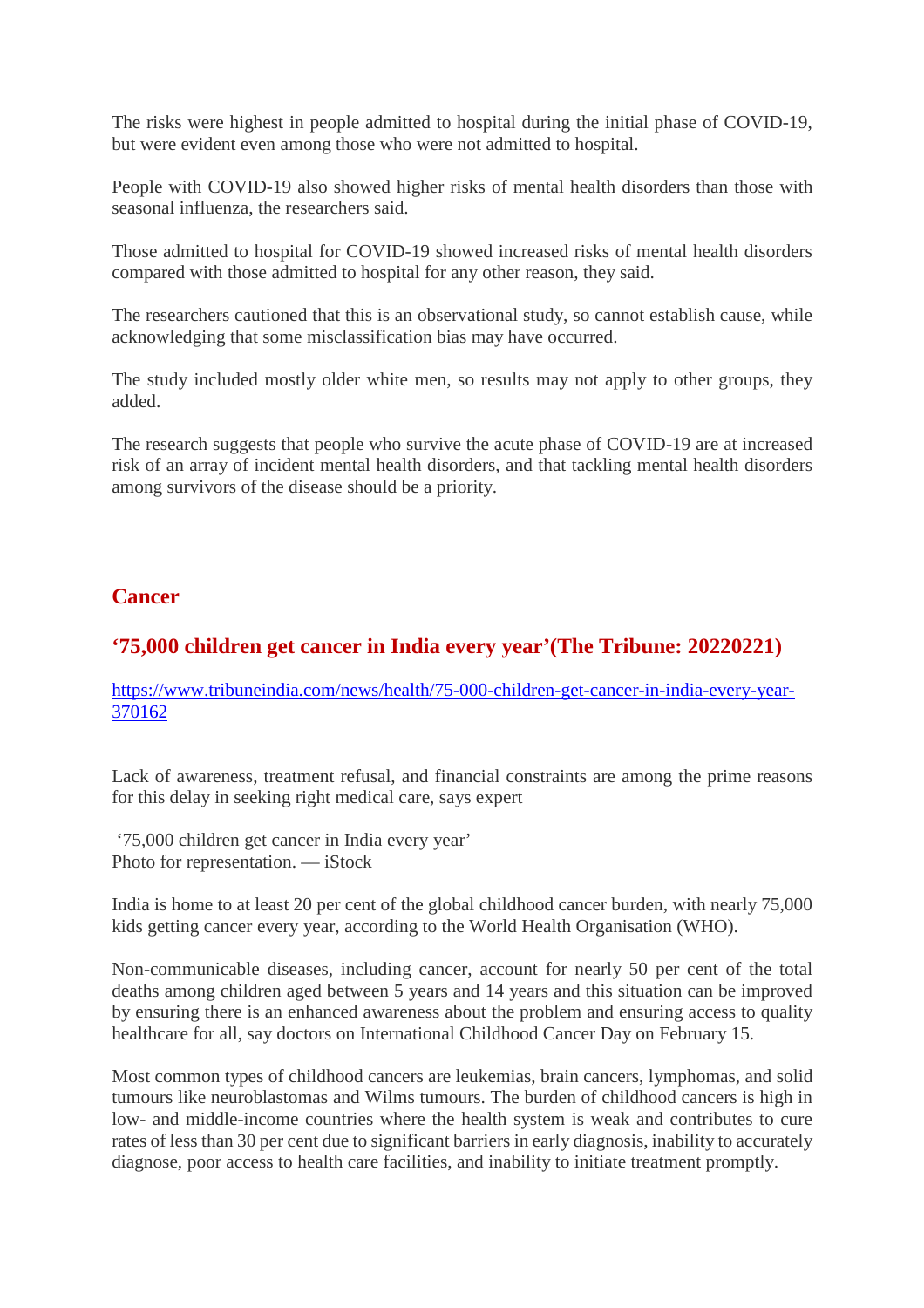Dr Srikanth Soma, Consultant Surgical Oncologist, SLG Hospitals, said: "In spite of drastic improvement in cancer care services over the past few decades, India continues to have a low success rate when it comes to curing childhood cancers completely. That is because most of the malignancies brought to the notice of doctors are at advanced stages. Lack of awareness, treatment refusal, and financial constraints are among the prime reasons for this delay in seeking right medical care.

"Another major problem is that childhood cancer care services are currently available only at tertiary health centres in major cities, forcing a majority of India to depend on these few centres." Dr Narender Kumar Thota, Consultant Medical Oncology & Haemato Oncologist & Stem Cell Bone Marrow Transplant Specialist, KIMS Hospitals, said: "(As many as) 1.6 to 4.8 per cent of all cancer in India is seen in children below 15 years of age and the overall incidence of 38 to 124 per million children, per year, is lower than that in the developed world.

"The considerable inter-regional variation in incidence and mortality rates across India suggests a possible deficiency in ascertainment of cases and death notification, particularly in rural areas. Unlike adult malignancies, childhood cancers do not have a known cause in a majority cases. Only 10 per cent cases are due to genetic reasons. Childhood cancers cannot be prevented nor identified through screening."

According to Dr Revanth Reddy, Consultant Surgical Oncologist, Aware Gleneagles Global Hospital, financial support through the government-promoted health insurance and holistic support through philanthropic organisations have improved treatment adherence and outcome.

"Moving forward, the focus should be on strengthening the cancer registries for capturing nationwide data, improving awareness of childhood cancer among caregivers and healthcare workers for early recognition and improving accessibility of childhood cancer care services beyond major cities," he said.

Symptoms of childhood cancers generally include unexplained weight loss, persistent pain in bone, joints or legs, lumps/mass in the abdomen, chest, neck or pelvis, excessive bruising or bleeding, prolonged fatigue, whitish appearance of the pupil etc.

In infants and children less than one year, neuroblastoma appears to be one of the most common cancers while in children between 1-4 years leukemias are common, and in children aged between 9-16 years, bone cancers are common.

Treatment for such cancers would include surgery, chemotherapy, radiotherapy, or a combination depending on the nature of malignancy and its stage of presentation. Doctors say focus should be on improving awareness about childhood cancers and its symptoms among parents and healthcare providers and improving healthcare access to remote areas. India needs to have a policy framework specifically to address childhood cancer care, they added. IANS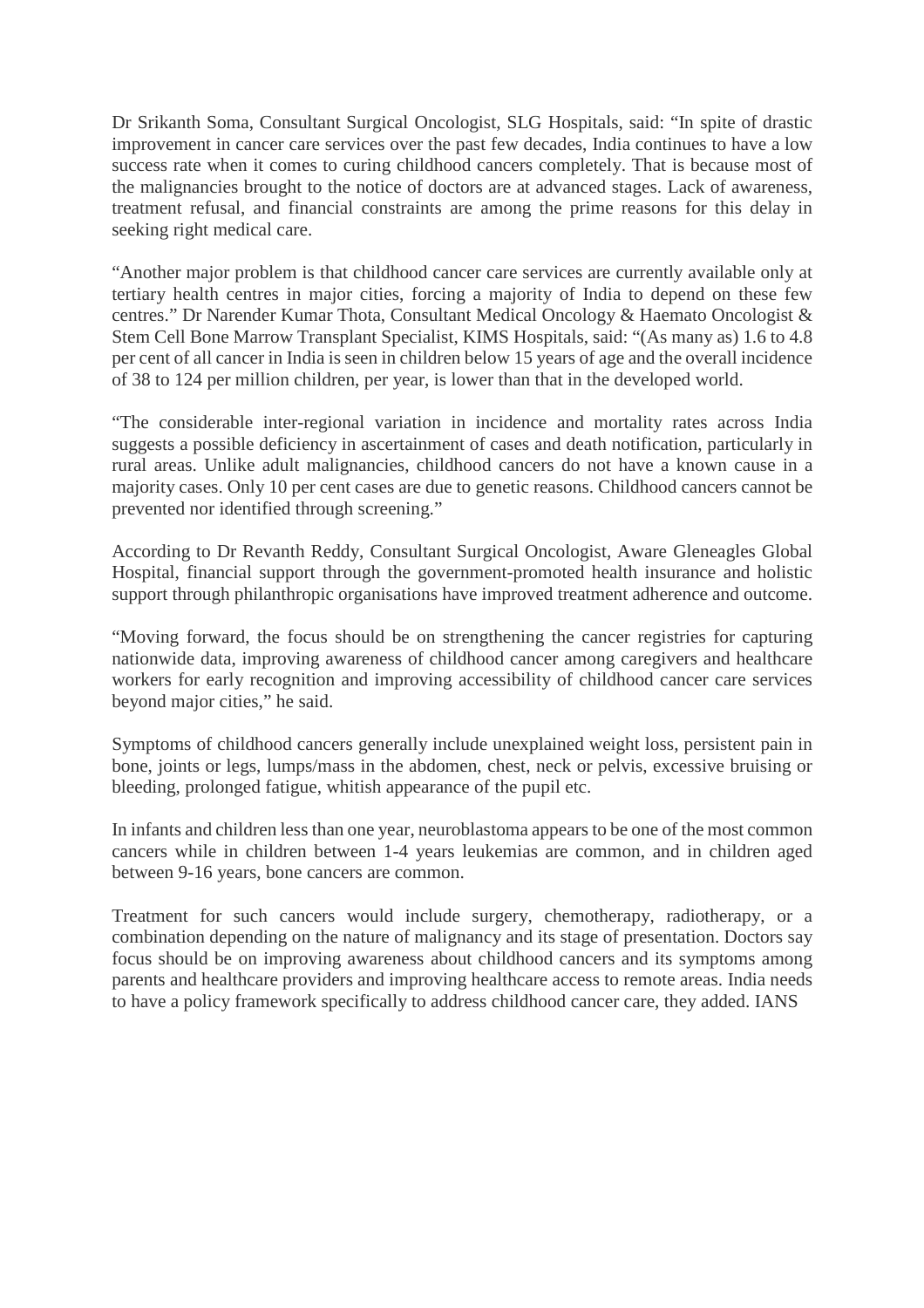# **Vaccination**

## **Vaccination prevented 1 lakh Covid deaths in third wave, says Mansukh Mandaviya 2 crore adolescents fully vaccinated (The Tribune: 20220221)**

https://www.tribuneindia.com/news/nation/vax-prevented-1-lakh-deaths-in-third-wave-saysmansukh-mandaviya-371137

Vaccination prevented 1 lakh Covid deaths in third wave, says Mansukh Mandaviya Minister Mansukh Mandaviya releases a book in New Delhi. PTI

Union Health Minister Mansukh Mandaviya today said vaccines prevented at least one lakh deaths in the country during the third Covid wave.

Releasing a book titled "A Nation to Protect: Leading India through the Covid Crisis" written by Piyam Gandhi-Mody, Mandaviya said he would consider the world safe from Covid only when the virus vanished globally.

He said major foreign Covid vaccine manufacturers wanted indemnity and complete and sovereign immunity waiver to supply vaccines to India, but the government had clarified that they could do business in India only on India's terms. He said conditions the foreign vaccine makers set to supply jabs to India only cemented the domestic resolve to make indigenous shots. —

#### **Antimicrobial resistance**

#### **No slacking: On action plans against antimicrobial resistance (The Hindu: 20220221)**

https://www.thehindu.com/opinion/editorial/no-slacking-the-hindu-editorial-on-action-plansagainst-antimicrobial-resistance/article65068311.ece

India must raise the standard of living for citizens, besides regulating the use of antibiotics If lack of data was an impediment to roll out action plans against antimicrobial resistance (AMR), now that excuse has been yanked off. The recent publication of The Lancet's global burden of bacterial antimicrobial resistance — an elaborate and studied estimate validated by using counterfactual analysis for the first time — comes at a time when the world, weary with battling COVID-19, seems to have lost steam to mount a robust AMR policy. But the report makes it clear that no slacking can be allowed on this front any longer; it estimated that 4.95 million deaths were associated with bacterial AMR in 2019 alone. It also identified the pathogens and pathogen-drug combinations that cause such resistance. Bacterial AMR occurs when the drugs used to treat infections become less effective, as a result of the pathogens becoming resistant to the drugs. This happens due to indiscriminate use of antibiotics,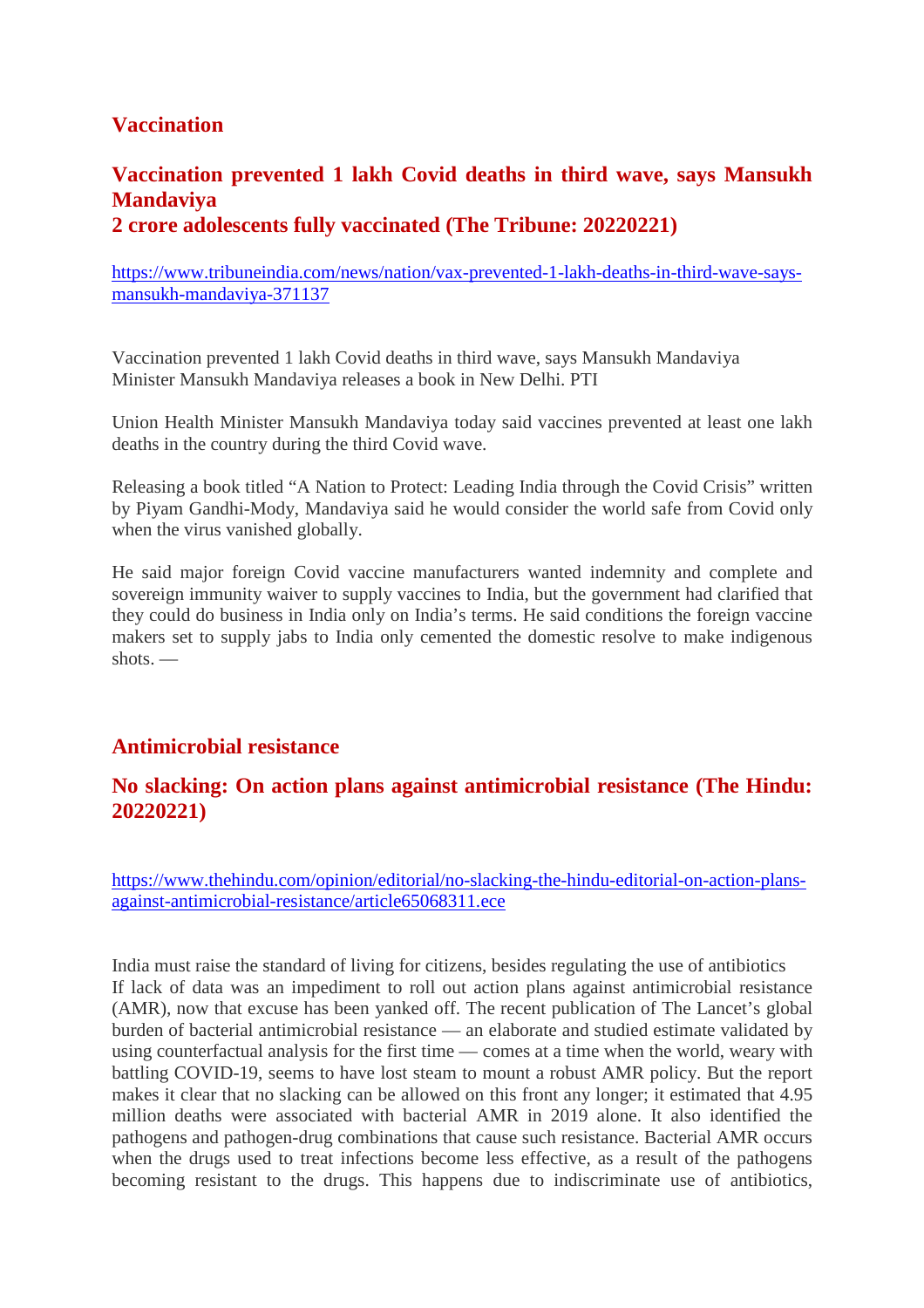availability of antibiotics over the counter, poor hygiene and sanitation, antimicrobial use in the farming and poultry industry, lack of vaccines and newer antibiotics, and poor infection control practices in hospitals. While data on exact number of deaths might not have been available, there was no doubt about the alarming nature of associated mortality and morbidity. And yet, few nations have a policy to counter this pernicious problem.

In 2008, when the NDM1 enzyme that renders bacteria resistant to a range of antibiotics was traced back to India, it served as an urgent call for action. India released its own AMR action plan in 2017, and announced a task force for implementation. By 2019, Kerala and Madhya Pradesh had rolled out State action plans. Since then, little progress has ensued: 11 other States are still framing their action plans. The Chennai Declaration, a consortium of doctors and health-care institutions against AMR, was also formed in 2012 to draw up a road map. The ban on Colistin in the poultry, aqua farming and animal feeds supplements sectors, which India enforced from July 2019, was considered a strong strike in countering the AMR challenge. No doubt AMR offers humanity one of the most complex challenges that it has faced; but the recognition that solutions are not only in the realm of science is necessary. Scientific publications have established the correlation between AMR and poor hygiene, lax administrative governance and poor ratio of public-private expenditure. While the scientific community looks for solutions in its ken, governments must raise the standard of living for citizens, provide them accessible and affordable quality health care, besides regulating the sale and use of antibiotics. Not doing so in studied haste will only land up eroding the significant health-care gains India has proactively, and painfully at times, secured over the years.

# **Leprosy**

## **Leprosy detection fell during pandemic: report (The Hindu: 20220221)**

https://www.thehindu.com/sci-tech/health/pandemic-affected-different-vulnerable-groupsdifferently-says-report-on-leprosy/article65068226.ece

A COVID-19 vaccination vehicle for leprosy patients is flagged off in Tirunelveli in 2021.

A COVID-19 vaccination vehicle for leprosy patients is flagged off in Tirunelveli in 2021. | Active case tracking activities suspended in most States

The COVID-19 pandemic and its ensuing recommendations on social distancing and lockdowns caused a fall of 62.5% in the detection of active leprosy cases between April and September 2020 when compared with the previous year's corresponding period in four States — Andhra Pradesh, Odisha, Bihar and Madhya Pradesh.

In 2019, these States accounted for 35% of the total new leprosy cases reported in the country. They reported 22,000 new cases during April-September 2019, but only 8,270 for the same period in 2020. The latest report by the Leprosy Mission Trust India, "The Pandemic and the People's Plight'', says that active case finding activities were suspended in most States since April 2020.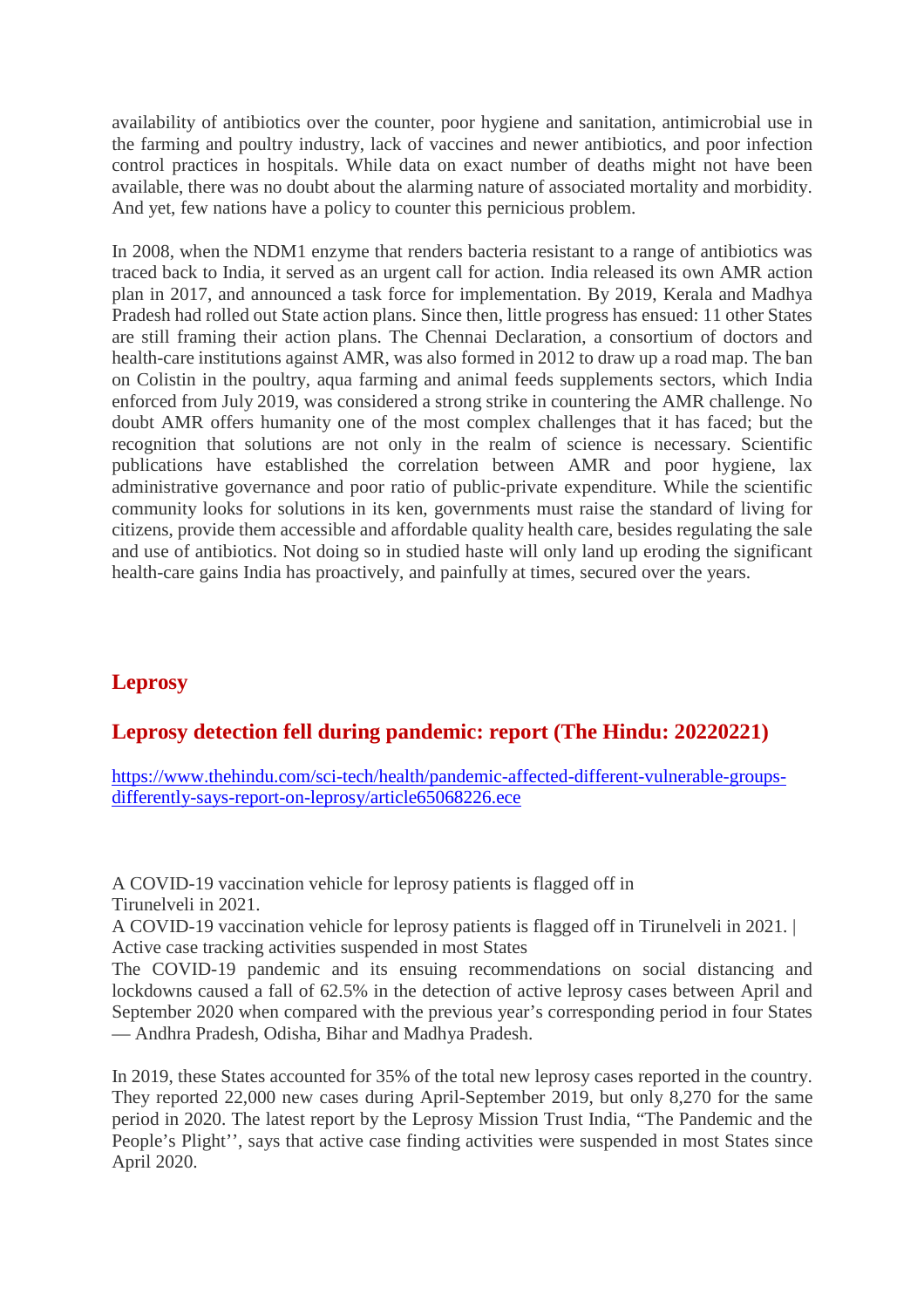Two other worrying trends emerged. The report highlights that the proportions of multibacillary (MB) leprosy and grade-2 disability (G2D) among the new cases increased by 20% and 12%, respectively, during April-September 2020, compared to the same six-month period in 2019. Moreover, the proportion of both women and children among new cases decreased by 70% compared to the same two quarters in 2019. These figures were shared by the National Leprosy Eradication Programme (NLEP), notes the report.

Other Indian States may have experienced similar outcomes, especially when the second wave put brakes on the Leprosy Case Detection Campaign for the entire second quarter of 2021 (April-June).

Did detection of leprosy fall during the pandemic? | In Focus podcast

#### 00:00/31:51

The report also has constraints in terms of the sample size it reached out to. "Collectively, we could reach out to around 400 respondents for getting firsthand information on the impact of COVID-19. The in-house survey of patients, residents of leprosy colonies, public health consultants, ASHA workers and students from vocational training centres is restricted to six States and Union Terrotories: Andhra Pradesh, Chhattisgarh, Delhi, Maharashtra, and Tamil Nadu," it said.

The report said that people undergoing leprosy treatment need to visit hospitals regularly for their routine medical needs such as blood pressure monitoring, ulcer dressing, medicines (multi drug therapy or MDT blister packs, and steroids), and micro-cellular rubber (MCR) footwear.

The report also states: "With public transport becoming out of bounds because of nationwide lockdown, the scope for getting healthcare and disability management services in institutional setup reduced. Of all the things that COVID-19 pandemic taught us, the most important was, perhaps, the fact that the 'vulnerable population' is not a homogenous entity. Their vulnerability is sometimes a complex intersection of different social variables: poverty, disability, stigma, exclusion, etc. Much to our dismay, the pandemic demonstrated how it affects different vulnerable groups differently, with adverse consequences being the constant factor<sup>"</sup>

## **Chickenpox vaccine**

## **Google Doodle honours Dr Michiaki Takahashi, the inventor of chickenpox vaccine(The Hindu: 20220221)**

https://www.thehindu.com/sci-tech/science/google-doodle-honours-dr-michiakitakahashi/article65058366.ece

Today's Doodle celebrates Japanese virologist Dr. Michiaki Takahashi, who developed the first vaccine against chickenpox

Today's Doodle celebrates Japanese virologist Dr. Michiaki Takahashi, who developed the first vaccine against chickenpox | Photo Credit: The Hindu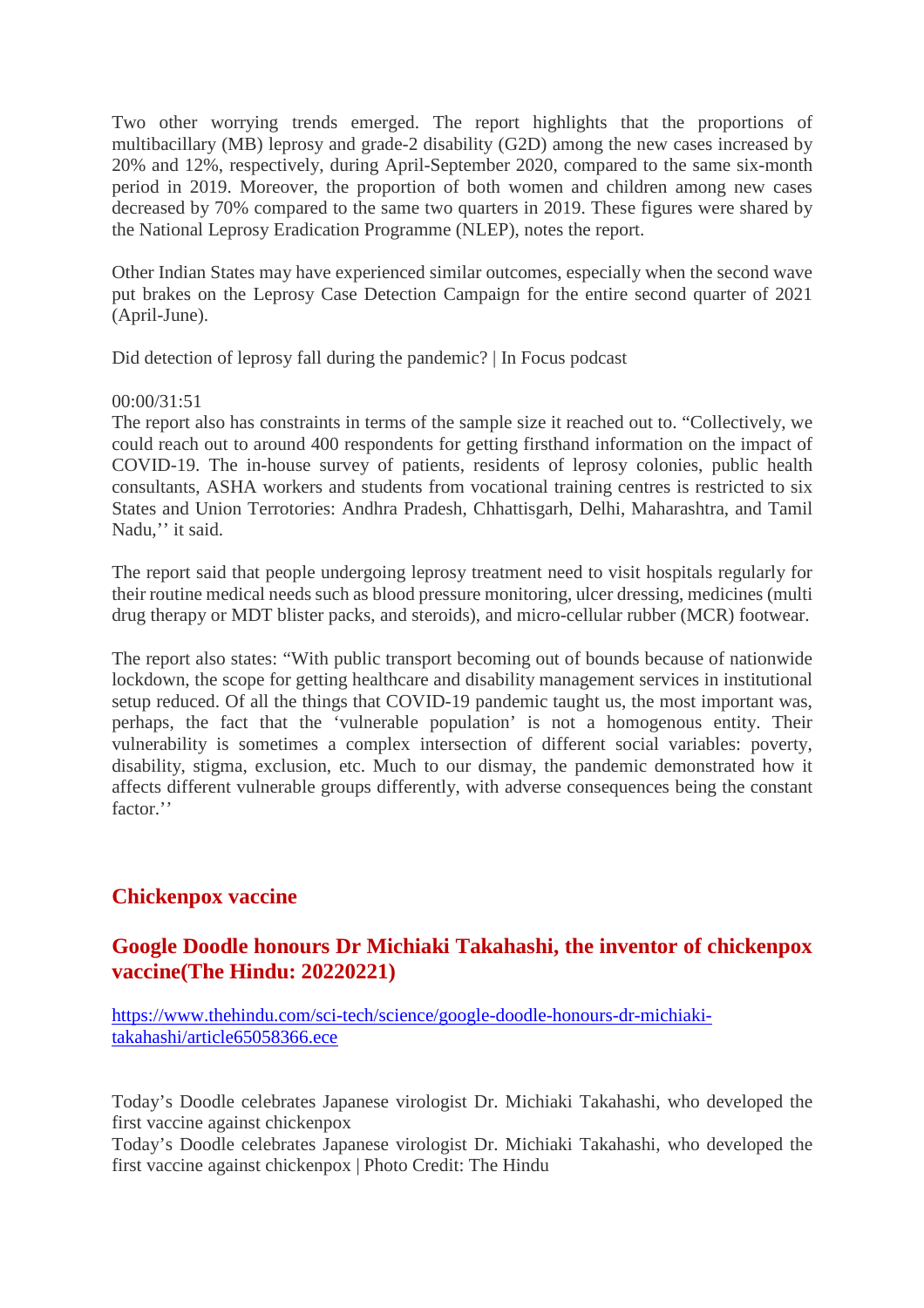Japanese virologist Dr Michiaki Takahashi had developed the first vaccine against chickenpox in 1974

A doodle on search giant Google's homepage on February 17, 2022, has featured Japanese virologist Dr Michiaki Takahashi, the developer of the world's first vaccine against chickenpox, to commemorate his 94th birthday.

The doodle, illustrated by Tatsuro Kiuchi, a Tokyo-based artist, depicts Dr Takahashi looking through his microscope, and putting a bandaid on a child's arm.

"Thanks to his innovations, millions of cases of chickenpox are prevented each year," Google said in a note released with the doodle.

Dr Takahashi was born on this day in 1928 in Japan's Osaka. His chickenpox vaccine, named 'Oka', was developed in 1974 and subsequently approved by the World Health Organization. The lifesaving immunisation went on to be used by 80 countries and was administered to millions of children .

After earning a medical degree from the Osaka university, Dr Takahashi had joined the Research Institute for Microbial Disease at the same university in 1959, to study polio viruses and measles.

In 1963, Dr Takahashi accepted a research fellowship at Baylor College in the United States. It was during his time at the institute that his son developed a severe case of chickenpox, which led him to change the focus of his research, with the aim of developing a vaccine against the viral illness.

Returning to Japan in 1965, the virologist began culturing weakened, live strains of chickenpox. In 1974, he came up with the first vaccine against Varicella Virus, which causes the disease. The drug was subjected to a thorough trial process, involving immunosuppressed patients, eventually proving to be highly effective.

The Research Foundation for Microbial Disease at Osaka University began rolling out the vaccine in 1986 in Japan. At the time, Dr Takahashi's was the only vaccine approved by the World Health Organisation, against Varicella virus.

In 1994, Dr Takahashi was appointed the director of the Microbial Disease study Group at Osaka University. He held this position until retirement.

Dr Michiaki Takahashi died in 2013 of a cardiac arrest.

A doodle on search giant Google's homepage on February 17, 2022, has featured Japanese virologist Dr Michiaki Takahashi, the developer of the world's first vaccine against chickenpox, to commemorate his 94th birthday.

In 1974, he came up with the first vaccine against Varicella Virus, which causes the disease. The drug was subjected to a thorough trial process, involving immunosuppressed patients, eventually proving to be highly effective.

In 1994, Dr Takahashi was appointed the director of the Microbial Disease study Group at Osaka University. He held this position until retirement.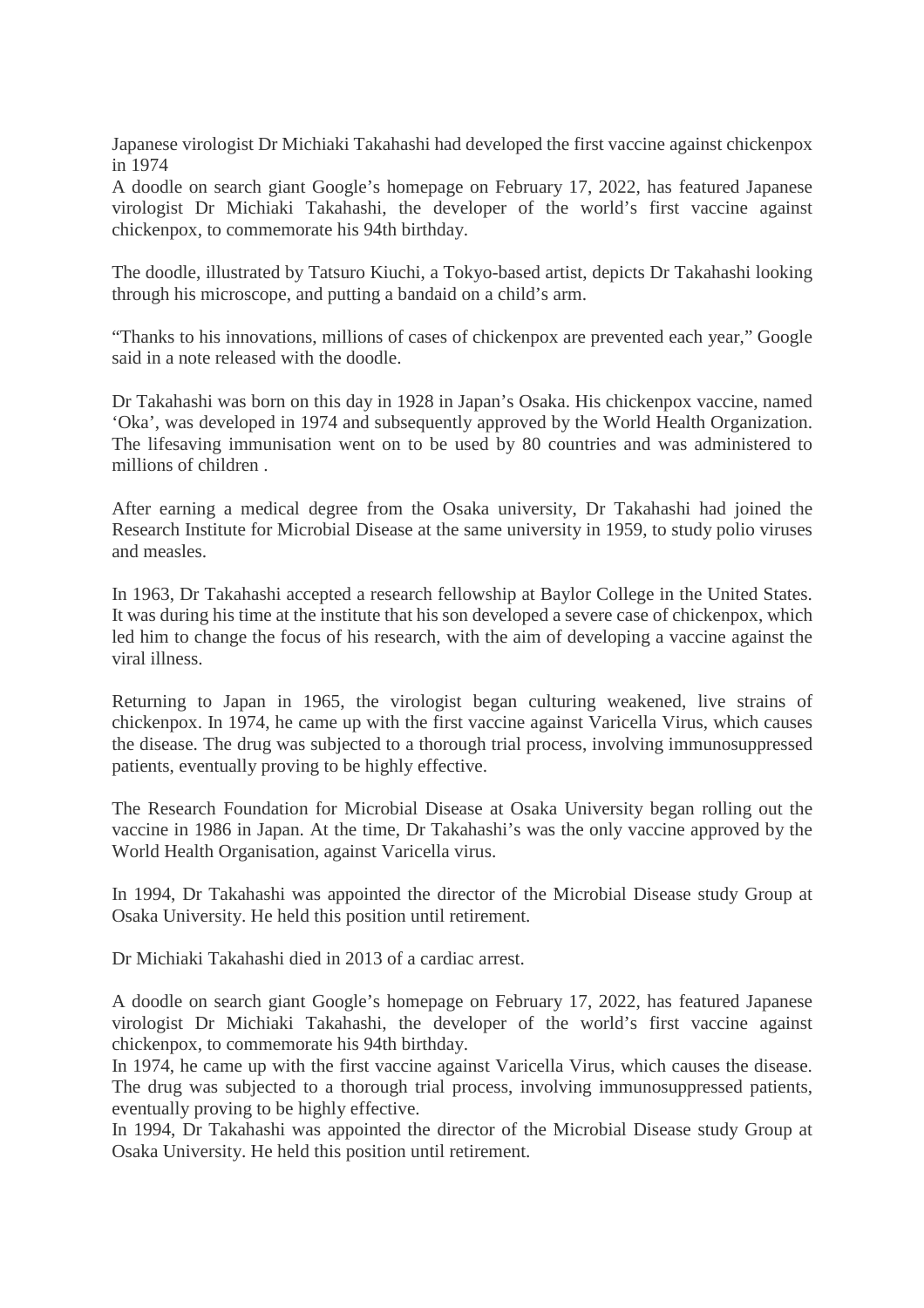#### **Medical knowledge**

# **This isn't yet another fancy hospital, future of medical knowledge will unfold in IISc. -(The Hindu: 20220221)**

https://www.thehindu.com/news/cities/bangalore/this-isnt-yet-another-fancy-hospital-futureof-medical-knowledge-will-unfold-in-iisc-bengaluru-subroto-bagchi/article65055529.ece

Radha and N.S. Parthasarathy with Subroto and Susmita Bagchi who gave their wealth to Indian Institute of Science in Bengaluru to set up a facility for research and healthcare. Radha and N.S. Parthasarathy with Subroto and Susmita Bagchi who gave their wealth to Indian Institute of Science in Bengaluru to set up a facility for research and healthcare. | Photo Credit: The Hindu

Philanthropist says underbelly of the healthcare system was starkly visible during the Covid-19 pandemic, and we run the risk of collective amnesia as we come out of it Philanthropist couples Susmita and Subroto Bagchi, and Radha and N.S. Parthasarathy collectively donated ₹425 crore to the Indian Institute of Science (IISc.) to set up a postgraduate medical college and an 800-bed multi-speciality hospital on its Bengaluru campus. Less than a year ago, the Bagchis had committed ₹340 crore towards building a cancer hospital and palliative care centre in Odisha.

Mr. Bagchi, co-founder of Mindtree, in a conversation with The Hindu spoke about why health is the most important space that requires attention and how the Covid-19 pandemic drastically changed his views about the term 'lifetime'.

Excerpts from an interview:

Why do you believe healthcare in India requires a lot of resources, attention and focus? For a nation of 1.3 billion people, we are woefully inadequate in terms of healthcare infrastructure and investment. The big part of this is not the hardware, it is the human capital mismatch. We do not have enough doctors, nurses, paramedics, hospital beds. As a result, access and equity have suffered hugely over the last many decades. The underbelly of the healthcare system was starkly visible during the Covid-19 pandemic, and we run the risk of collective amnesia as we come out of it.

The difficulty with us is that we think that the big strides in healthcare must be always the government's job. But if we look at developed nations, great things in medical research and healthcare happened because private individuals came forward to write a cheque and had the sagacity to walk away from it. That is how Sloan Kettering (oldest and largest cancer centre in New York) happened. Harvard, Yale and Stanford and Oxford flourished because of commitment from non-government and non-institutional actors of change.

Giving is not so easy, it's a special call. What prepared you and Ms. Susmita for it?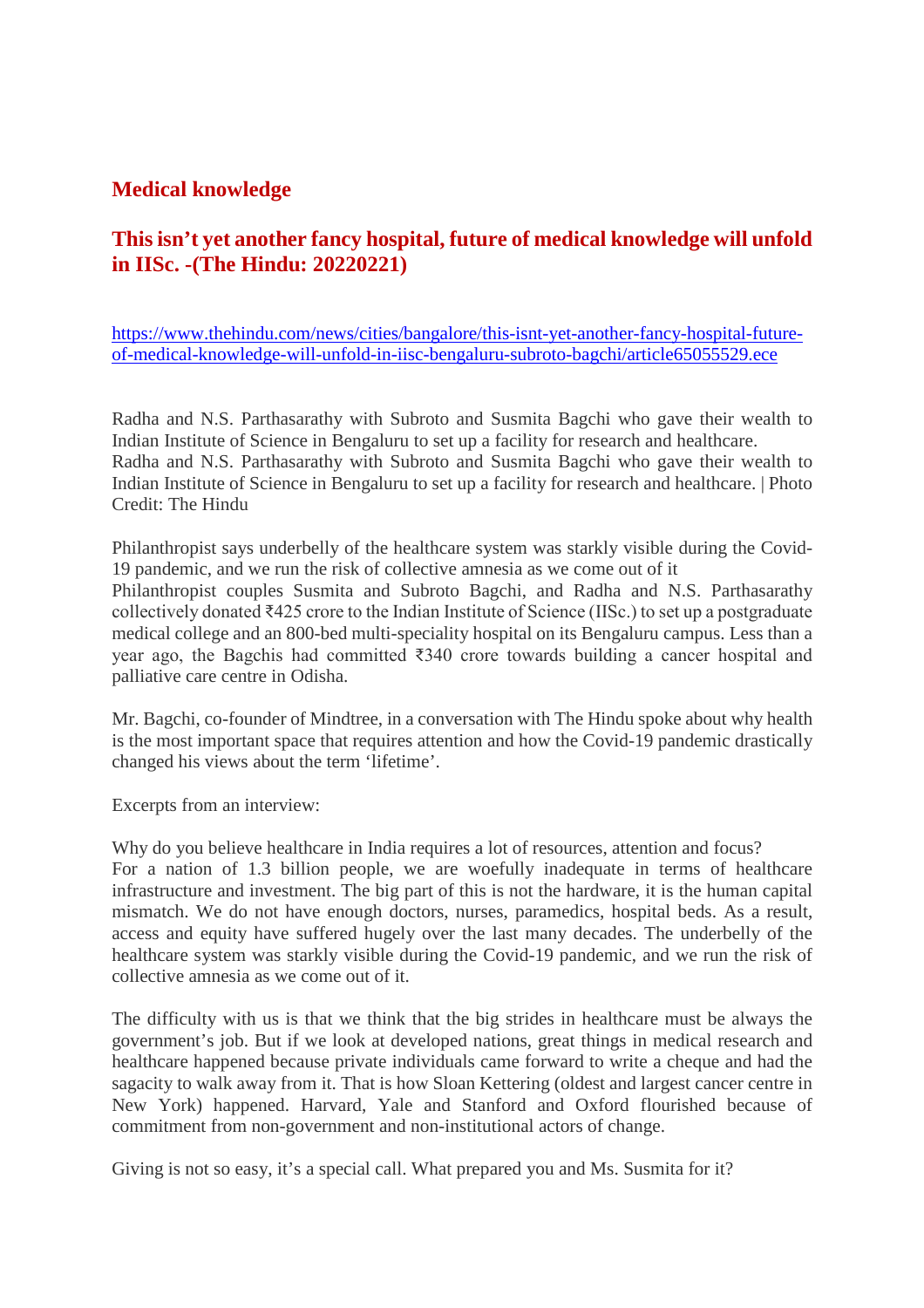Long back, Susmita and I chose to focus on healthcare due to personal reasons. Her mother battled cancer and later dementia. My mother was blind, and my father had mental health issues. Through deeply personal experiences, deeply personal choices present themselves. That is how we decided to work on mental health, vision, cancer and ageing. We decided to set up a large cancer hospital and a palliative care centre in Odisha. This will be one of the largest cancer cure and care facilities in the country.

Sri Shankara Cancer Foundation from Bengaluru is setting up a 750-bed hospital in Bhubaneswar. Karunashraya, the hugely regarded palliative care pioneer, will set up their facility. These two will be adjacent to each other. The Odisha Government has given 20 acres of prime land to each of these institutions free of charge. With these two major projects under way, we needed to do something in Karnataka.

What made you zero in on Karnataka and IISc.?

Odisha and Karnataka are very dear to us. Odisha has given us life, and Karnataka has given us identity. But, we were looking at a possible convergence between health and education. That is exactly what happened with the IISc. project. While our work in Odisha will deliver care, our support to IISc. will lead to path-breaking inter-disciplinary research that will have benchto-bed translational impact. It will create a special cadre of scientist-doctors that India badly needs. The facility will create a new breed of physician-scientists who will pursue careers in clinical research to develop new treatments and healthcare solutions.

Can you take us through the highlights of the discussions with IISc.?

The Government of India had taken a decision that institutes of eminence. like IISc. and IITs, could start medical schools so that science, engineering and medicine could be under one roof, as it happens in leading institutions in the world. But, the caveat was that these institutes were told to generate their own resources.

Health facilities require massive investments. It could freeze anyone into inaction. But we were stumped when we saw how far, how professionally, a group of leaders in IISc. had gone forward to blueprint their ideas. Frankly, when I read their papers, I was asking myself, could I myself have written a plan so good with my decades of institution building experience. They drew us in.

Bengaluru is already the healthcare capital of India. Why do you think the city requires another healthcare and training facility?

As I said before, India has woefully inadequate healthcare research and delivery capacity. Bengaluru is better than other places, but not good enough. Not globally comparable. Not demographically adequate. But leaving that aside, don't for a moment think that all that is happening is an 800-bed multi-speciality hospital in IISc. The hospital is the focal point where doctors, physicists, biologists, nano-technologist, software and deep tech experts as much as med-tech start-ups will learn by doing. The bigger umbrella is the Institute of Medical Sciences, which will do cross-disciplinary research, training, innovation, capacity building. The hospital will be the stage on which they will all perform. It is called a bench-to-bed and bed-to-bench flow of knowledge.

New machines and equipment will be designed and tried here, new processes will be perfected here, new vaccines will be designed, developed and tried here. A whole new cadre of scientistdoctors will come out of it who will be able to lift the larger eco-system of healthcare in India. This isn't yet another fancy hospital. The future of medical knowledge will unfold here.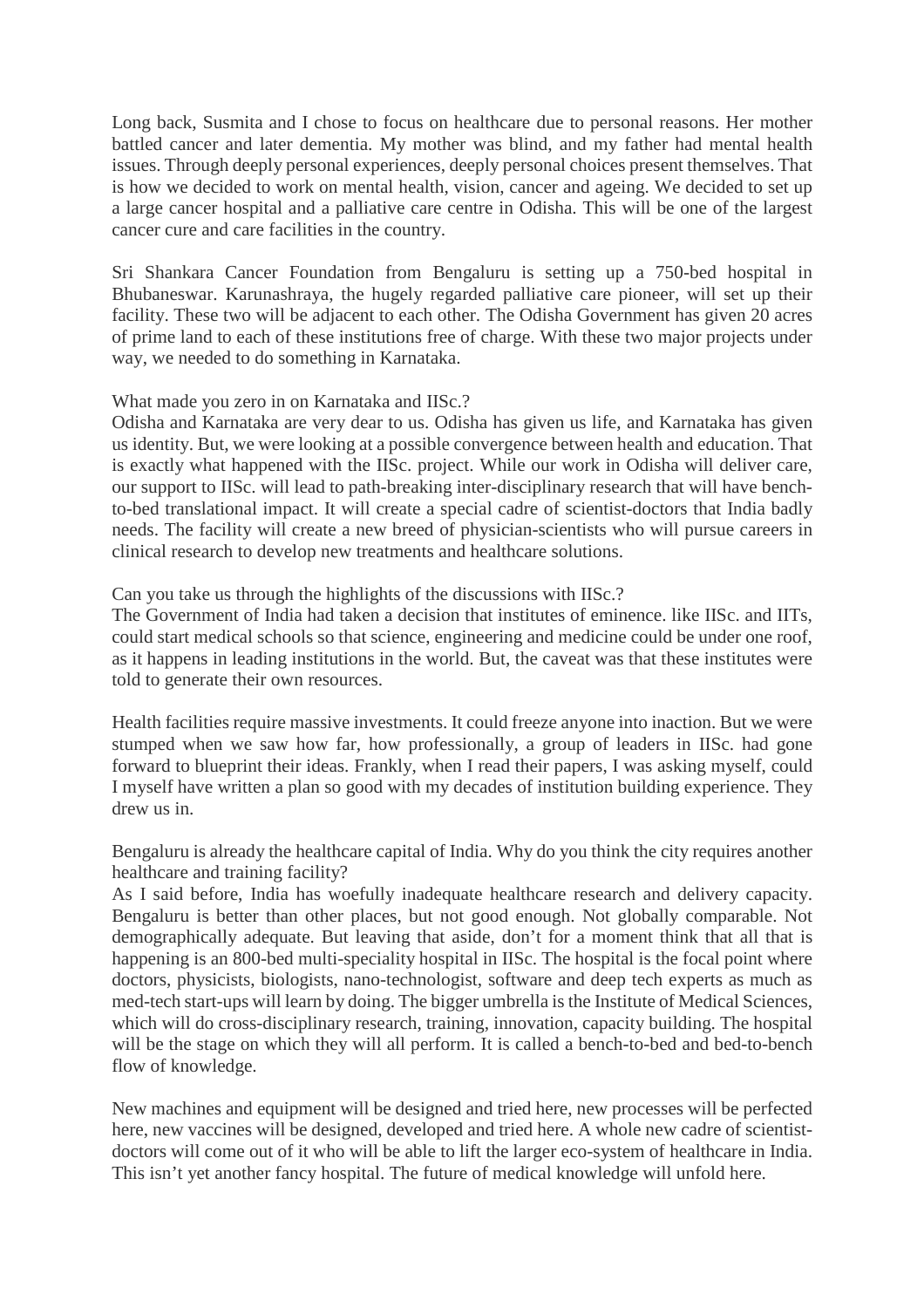Certain sections of the public feel a hospital venture on the pristine campus of IISc. may disturb its calm and tranquil environment, which is critical for research-related activities. What are your views?

We have been told that the green cover of IISc. will not suffer. The total area is only 15 acres in about a 440-acre campus. If there is any need for relocation of any tree, there is enough technology and capability on hand to do so. The IISc. administration is deeply committed to protecting its environment. We were very impressed with how they have executed their superstate-of-the-art fablab without sacrificing a single tree.

How has the Covid-19 pandemic impacted your philanthropic decisions?

It made Susmita and me, and at the same time Partha and Radha, rethink timelines. It gave us a sense of urgency like never before. We had a shared belief that we must spend our money for the larger good in our own lifetime. The Covid-19 pandemic told us, don't think a lifetime can be a long time. Engage now, tomorrow may be too late.

# **Miracle cure for HIV**

# **A miracle cure for HIV(The Hindu: 20220221)**

https://www.thehindu.com/sci-tech/health/a-miracle-cure-for-hiv/article65059925.ece

A woman from the U.S has reportedly been cured of the HIV infection, making her the third person ever to be cured.

A woman from the U.S has reportedly been cured of the HIV infection, making her the third person ever to be cured. | Photo Credit: Getty Images/iStockphoto

What is the usual treatment for HIV infection? How is the latest experimental remedy different? The story so far: There is considerable excitement in the world of medicine after scientists reported that a woman living with HIV (Human Immunodeficiency Virus) and administered an experimental treatment is likely 'cured'. Only three people so far are known to have been cured of HIV.

#### What do we know about the treatment?

This week at a Conference on Retroviruses and Opportunistic Infections, Colorado, United States. researchers described the case of a 60-year-old African American woman who was diagnosed with an HIV infection in 2013 was started on the standard HIV treatment regimen of anti-retroviral treatment (ART) therapy consisting of tenofovir, emtricitabine and raltegravir. She was also later diagnosed with leukemia in 2017

In that year she received cord blood, or embryonic stem cells, from a donor with a rare mutation that naturally blocks the HIV virus from infecting cells. She was also given blood stem cells, or adult stem cells, from a relative. The adult stem cells boosted the patient's immunity and possibly helped the cord blood cells fully integrate with the lady's immune system.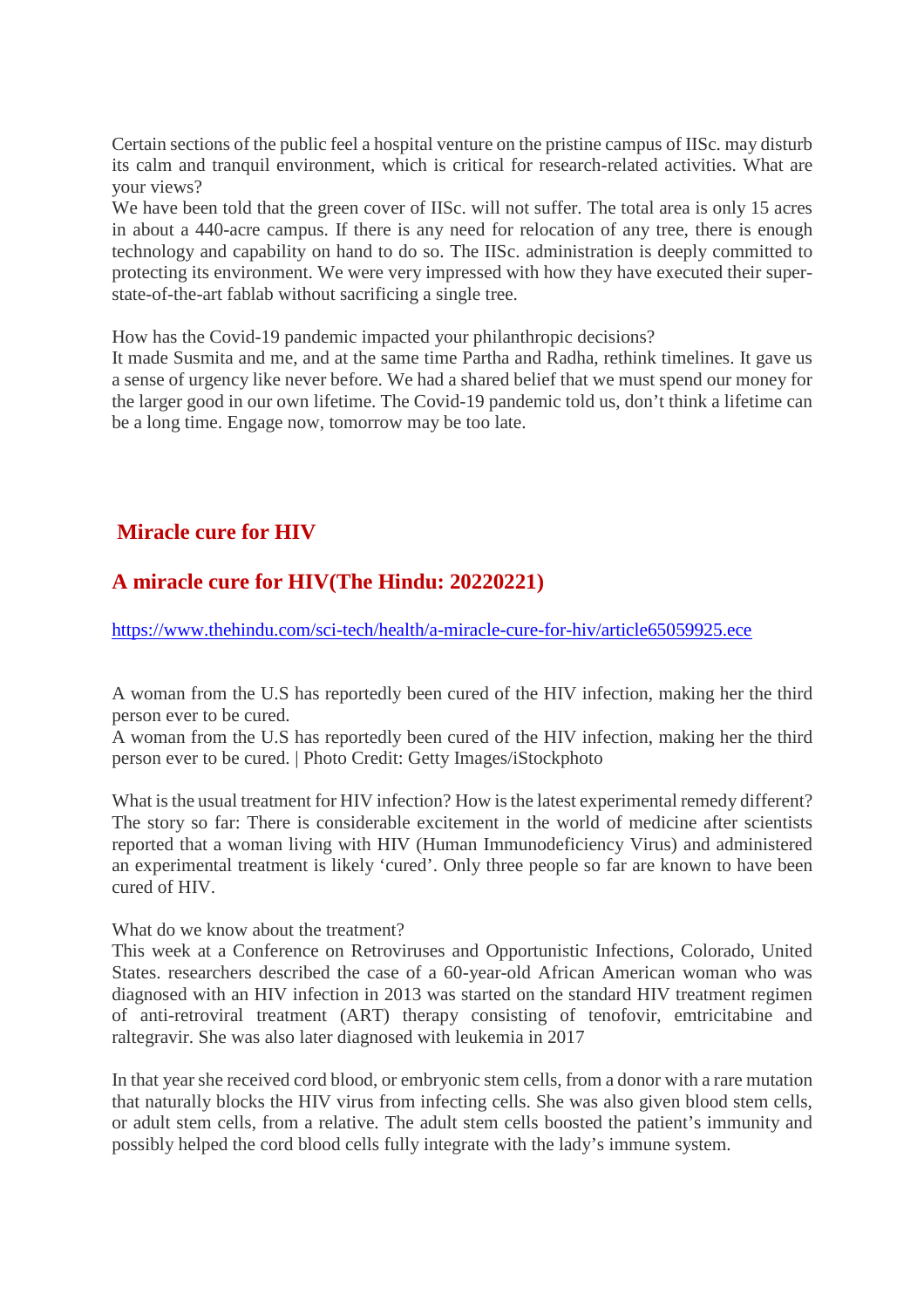#### THE GIST

This week at a Conference on Retroviruses and Opportunistic Infections, Colorado, United States, researchers described the case of a 60-year-old African American woman who was diagnosed with an HIV infection in 2013 and has reportedly been cured of the infection. She has been off ART treatment for almost 14 months now.

A combination of embryonic stem cells, from a donor with a rare mutation that naturally blocks the HIV virus from infecting cells, along with adult stem cells seems to have been the 'miracle' cure. The adult stem cells boosted the patient's immunity and possibly helped the cord blood cells fully integrate with the lady's immune system.

While this approach is certainly a welcome addition, stem cell therapy is a cumbersome exercise and barely accessible to most HIV patients in the world. A vaccine for HIV or a drug that eliminates the virus is still elusive and would be the long sought 'cure' for HIV/AIDS.

A little over three years after the transplant, the lady discontinued the ART and today more than 14 months down, her doctors report that she has no sign of HIV in her blood and also has no detectable antibodies to the virus.

Embryonic stem cells are potentially able to grow into any kind of cell and hence their appeal as therapy, though there is no explanation for why this mode of treatment appeared to be more effective.

What is unique about the recovery of this woman?

Only two people have reportedly been cured of HIV so far and both have relied on bone marrow transplants from donors who carried the mutation, called CCR5 delta 32, that naturally makes one immune to an HIV infection and AIDS.

Timothy Ray Brown, or the 'Berlin patient' staved off the virus for 12 years but died of cancer in 2020. Another patient, Adam Castillejo, was the second reported case of a cure. Both men received bone marrow transplants from donors who carried a mutation that blocks HIV infection. However, the previous transplants involved adult stem cells and these cells from the bone marrow replaced their immune system. The body's natural tendency is to reject foreign stem cells and so both donors suffered side effects such as graft versus host disease where the donor's cells attack the recipient's body. Both men developed severe illnesses throughout their HIV remission but in contrast the woman was discharged from hospital within 17 days of the transplant and did not develop graft versus host disease. Her doctors theorise that it was a combination of the embryonic and adult stem cells that led to a better health outcome. However, because it's only been five-odd years of being HIV-free, it remains to be seen if the lady will live longer than Brown or Castillejo.

#### Is this treatment the long-sought cure for AIDS?

Not at all. While this approach is certainly a welcome addition to the arsenal of treatments, stem cell therapy is a cumbersome exercise and barely accessible to most HIV patients in the world. Moreover, this requires stem cells from that rare group of individuals with the beneficial mutation. Anti-retroviral therapy, through the years, has now ensured that HIV/AIDS isn't always a death sentence and many with access to proper treatment have lifespans comparable to those without HIV.

A vaccine for HIV or a drug that eliminates the virus is still elusive and would be the long sought 'cure' for HIV/AIDS.

What is the prevalence of HIV/AIDS in India?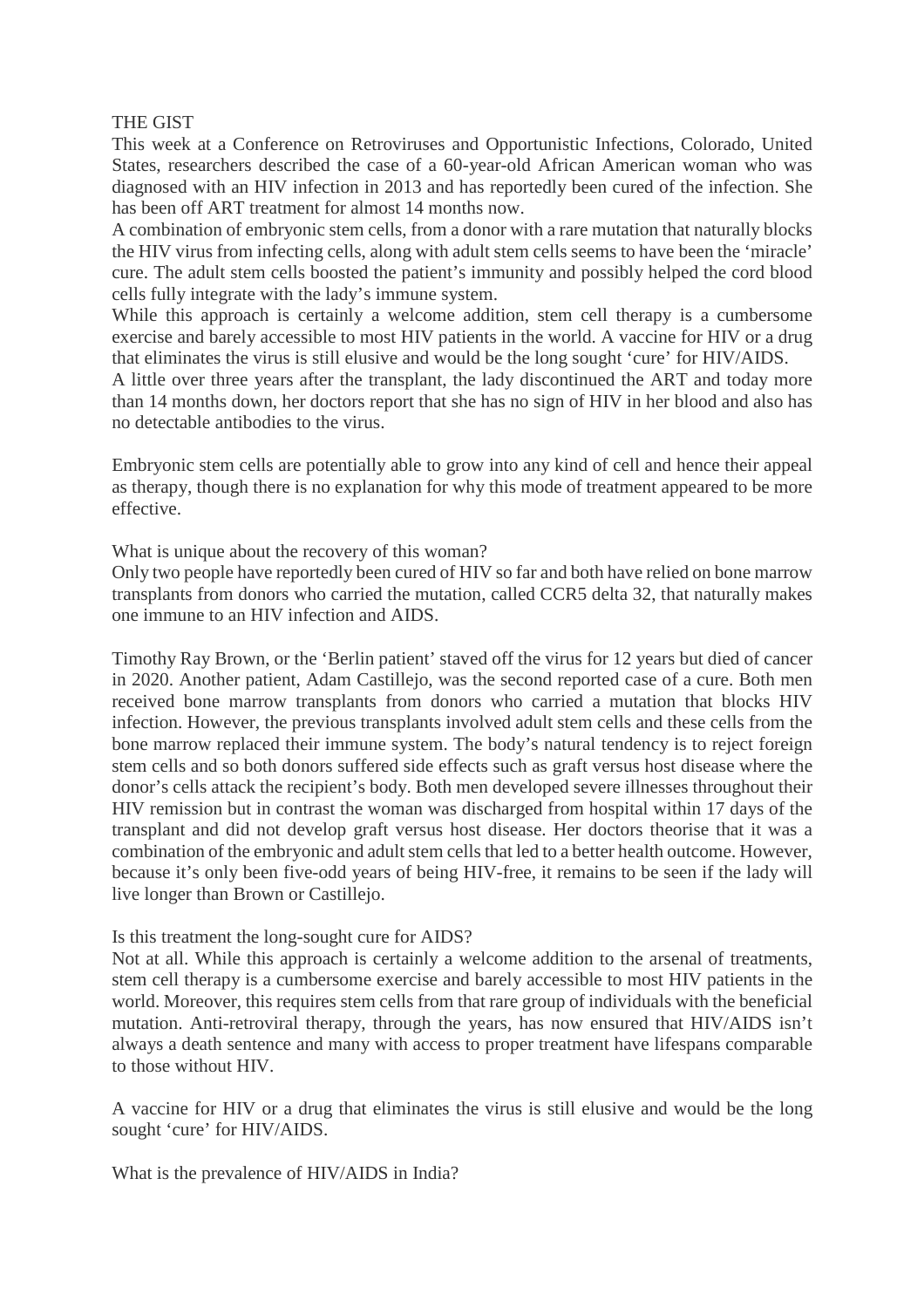As per the India HIV Estimation 2019 report, the estimated adult (15 to 49 years) HIV prevalence trend has been declining in India since the epidemic's peak in the year 2000 and has been stabilising in recent years. In 2019, HIV prevalence among adult males (15–49 years) was estimated at 0.24% and among adult females at 0.20% of the population.

There were 23.48 lakh Indians living with HIV in 2019. Maharashtra had the maximum at 3.96 lakh followed by Andhra Pradesh (3.14 lakh) and Karnataka.

India's National Aids Control Organisation says that ART is "freely available" to all those who require and there are deputed centres across the country where they can be availed from.

#### **Depression**

## **Depression remains a neglected global health crisis: report(The Hindu: 20220221)**

https://www.thehindu.com/sci-tech/health/depression-remains-a-neglected-global-healthcrisis-report/article65056889.ece

Representational image | Photo Credit: Getty Images/iStockphoto

Lancet and World Psychiatric Association Commission on depression released its document on Tuesday

The world is failing to tackle the persisting and increasingly serious global crisis of depression it is facing, a Lancet and World Psychiatric Association Commission on depression has stated. The document was released Tuesday night.

It has estimated that 5% of adults worldwide suffer from depression each year, and yet it remains a neglected global health crisis. Poor understanding of this condition and lack of psychosocial and financial resources are already impacting on prevention, diagnosis, treatment, and the economic prosperity of nations.

There is abundant evidence that much can be done to prevent depression and aid recovery even in resource-limited settings, and yet the burden of people living with depression, many of them not diagnosed and consequently not treated. While in high income countries, about half of people suffering from depression come under this category, this rises to 80-90% in low- and middle-income countries. As expected, the COVID-19 pandemic has created additional challenges, with the hardship, bereavement, isolation, and uncertainties, besides limited access to health care exacerbating mental health conditions, and bringing more people to the brink.

The document was authored by 25 experts from 11 countries spanning disciplines from neuroscience to global health and advised by people with experience of depression. Commission Chair Professor Helen Herrman said: "Depression is a global health crisis that demands responses at multiple levels. This Commission offers an important opportunity for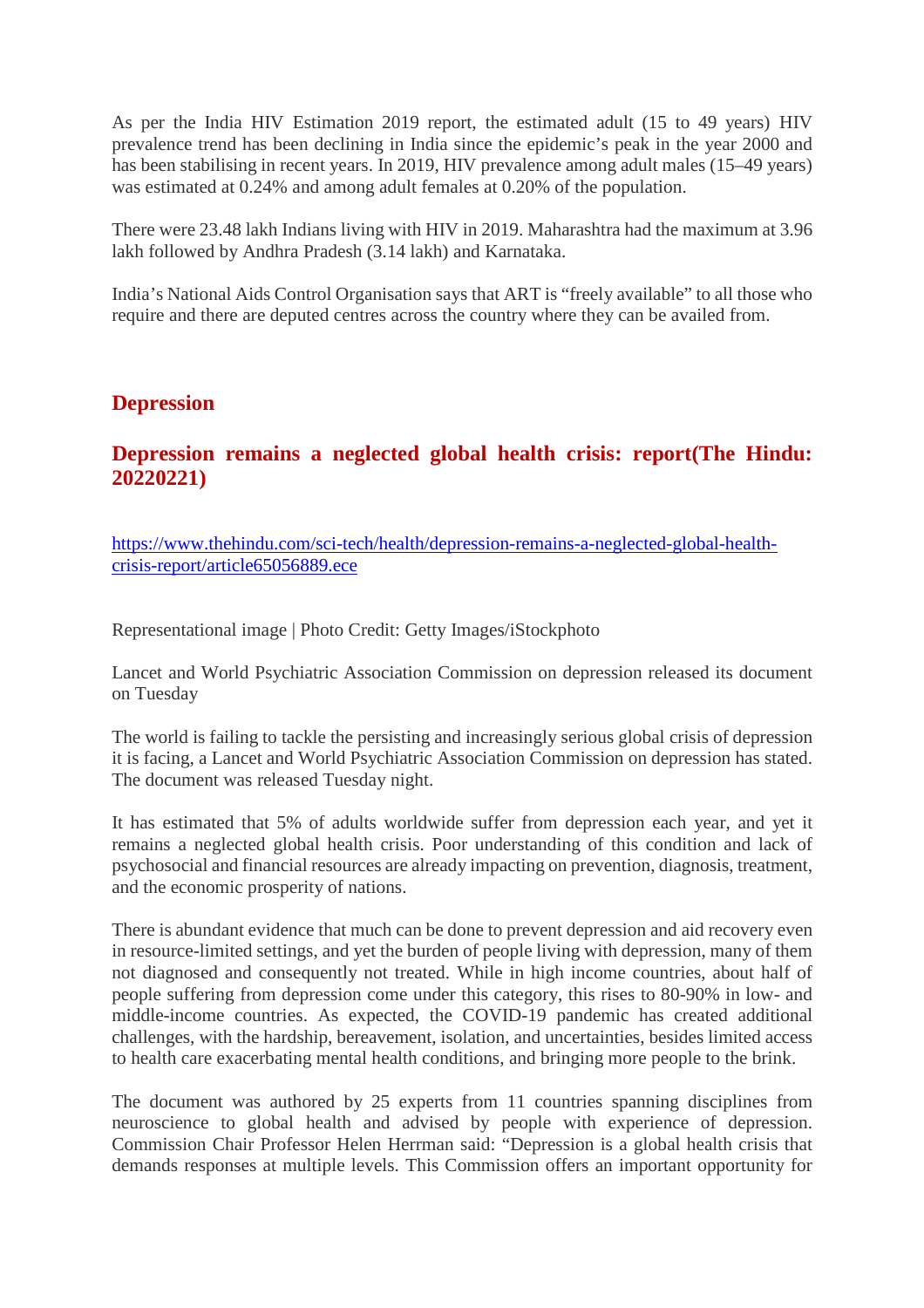united action to transform approaches to mental health care and prevention globally. Investing in reducing the burden of depression will give millions of people the chance to become healthier, happier and more productive members of society, help to strengthen national economies, and advance the United Nation's Sustainable Development Goals for 2030.

The Lancet- WPA Commission 'Time for united action on depression' has called for a wholesociety approach to preventing depression, on the lines of what has been done for conditions such as heart disease or cancer.

Co-author Charles Reynolds adds: "We know that most individuals with depression at all stages of life will recover if they obtain adequate support and treatment. With sound science, political will, and shared responsibility, depression can be prevented and treated and potentially disabling consequences avoided. We must empower people with experience of depression together with families, practitioners, policymakers and civil society to address the tsunami of unmet needs."

#### **Bone health, immunity**

**Nutritionist suggests 10 winter superfoods for 'bone health, immunity, good skin and hair'**

**"Make sure you include them in your diet this winter," Rujuta Diwekar said, listing the foods, the best way to consume them and the various health benefits associated with them. (The Indian Express:20220221)**

https://indianexpress.com/article/lifestyle/health/winter-health-superfoods-healthy-food-coldseason-rujuta-diwekar-7746089/

peanutsConsume peanuts during winter months. (Source: Getty Images/Thinkstock) Winter brings much-needed respite from the sultry weather and adds festive cheer to the atmosphere. However, the seasonal change also calls for a nutritious diet and balanced lifestyle to protect oneself from the dry weather, dipping temperatures, and keep the body warm and healthy.

Thus, you must include some winter foods that are known for their innumerable health benefits to keep seasonal issues at bay. To help you, celebrity nutritionist Rujuta Diwekar has shared 10 "time-tested" superfoods "for good immunity, joint and bone health, good skin and hair, and much more."

ALSO READ |Brinjals make for the perfect addition to your winter meals; know why "Make sure you include them in your diet this winter," Diwekar said, listing the foods, the best way to consume them and the various health benefits associated with them.